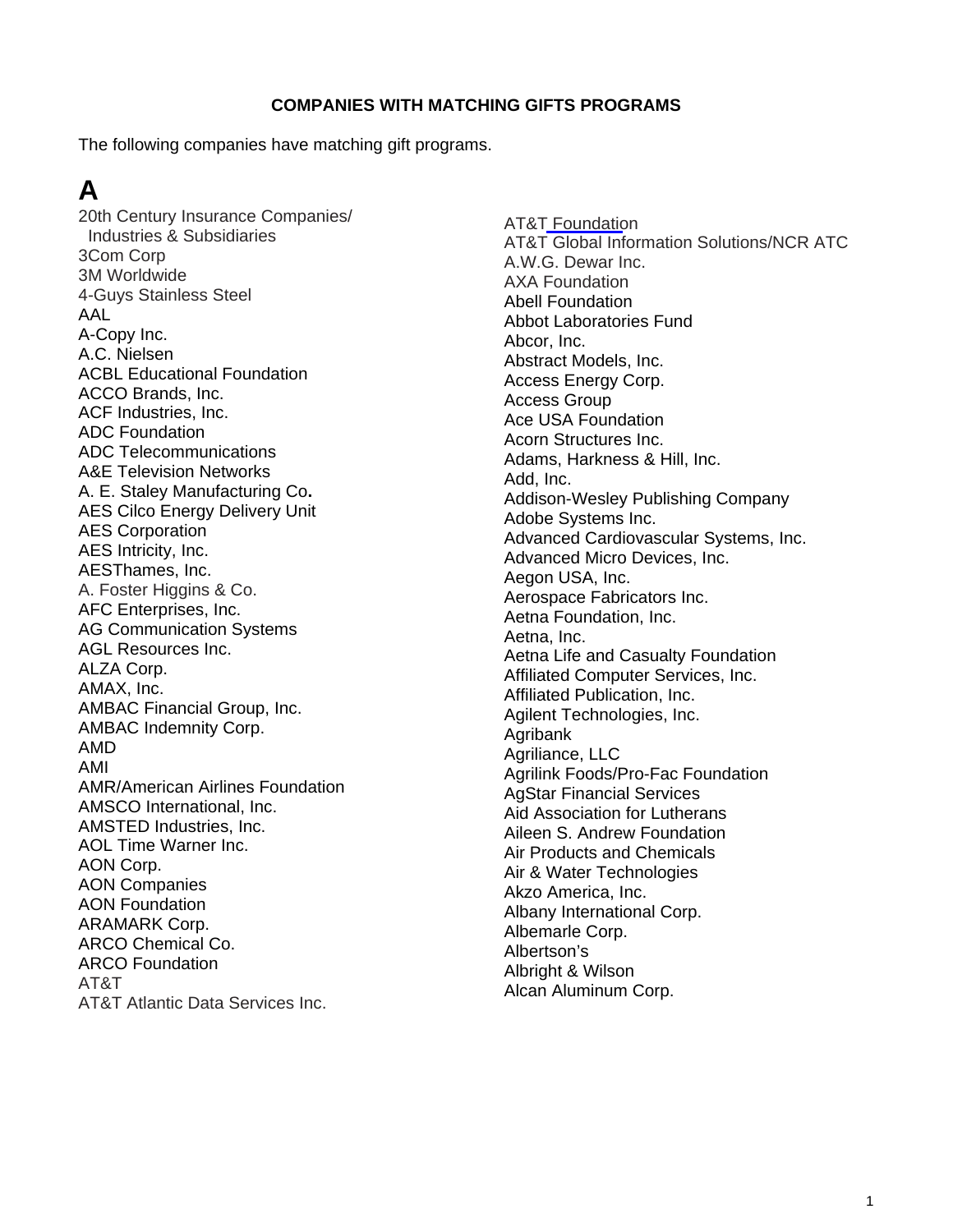Alcoa Foundation Alco Standard Corp. Aleut Foundation Alex, Brown & Sons Alexander & Baldwin, Inc. Alexander & Baldwin Foundation Alexander Haas Martin & Partners Algonquin Gas Transmission Co. Allegheny Technologies Inc. (*formerly Allegheny Ludlum Corp*.) Allegheny-Teledyne, Inc. Allegieance Corp. and Baxter International Allegro Microsystems, W.G. Allendale Mutual Insurance Co. Alliance Capital Management, LP Alliant Energy Corp. Alliant Techsystems Allianz of America, Inc. Allied Analytical systems Div. Allied Corp. Allied Group Allied Signal Allied Signal Foundation, Inc. Allstate Foundation Allstate Giving Campaign Allstate Insurance Corp. Alltel Alpha Industries, Inc. Altria Group, Inc. Altria Employee Involvement Programs Aluminum Co. of America (Alcoa) Amcast Industrial Corp. Amerada Hess Corp. Ameren Corp. America West Airlines, Inc. American Airlines American Airlines Political Action Committee American Brands, Inc. American Cyanamid Co. American Eagle Outfitters Foundation American Electric Power Co., Inc. American Electric Power System American Express Co. American Express Financial Advisors, Inc. American Express Foundation American Express Minnesota Philanthropic Program American General Corp. American General Financial Group American Home Products Corp. American Honda Motor Co. Inc. American International Group, Inc. American Management Systems, Inc. American Medical International American National Bank American National Can Co.

American Optical Corp. American Power Conversion Corp. American President Companies, Inc. American Re-Fuel Company American Re-Fuel Operations of SE Mass., LP American Retail Group, Inc. American Savings Bank American Savings Foundation American Skandia American Society of Association Executives American Standard, Inc. American States Foundation American States Insurance Co. American Stock Exchange American Stores Company (Jewel-Osco; Acme Markets) American United Life Insurance Americas, Inc. Ameritech Corp. AmeriTrust Co. National Assoc. AmerUs Group Charitable Foundation Amfac, Inc. Amgen Foundation Amgen, Inc. Amoco Corp. Amoskeag Management Corp. AmSouth BanCorp. Foundation Amvesters Financial Foundation Amway Corp. Anadarko Petroleum Corp. Analog Devices, Inc. Anchor/Russell Capital Advisors, Inc. Andersen Consulting Andersons, Inc. Anderson Management Corp. Andor Capital Management LLC Andrews McMeel Universal Foundation Anheuser-Busch Cos., Inc. Apache Corp. Apogee Enterprises, Inc. Apple Computer Apple Appleton Papers, Inc. Applied Materials, Inc. AptarGroup Charitable Foundation Aptis Communications, Inc. Arbella Mutual Insurance Co. Archer Daniels Midland Co. Archer Daniels Midland Foundation AresAdvanced Technology Argonaut Group, Inc. Argus Research Laboratories Aristech Chemical Corp. Arkwright Mutual Insurance Co. Armco Foundation Armco, Inc.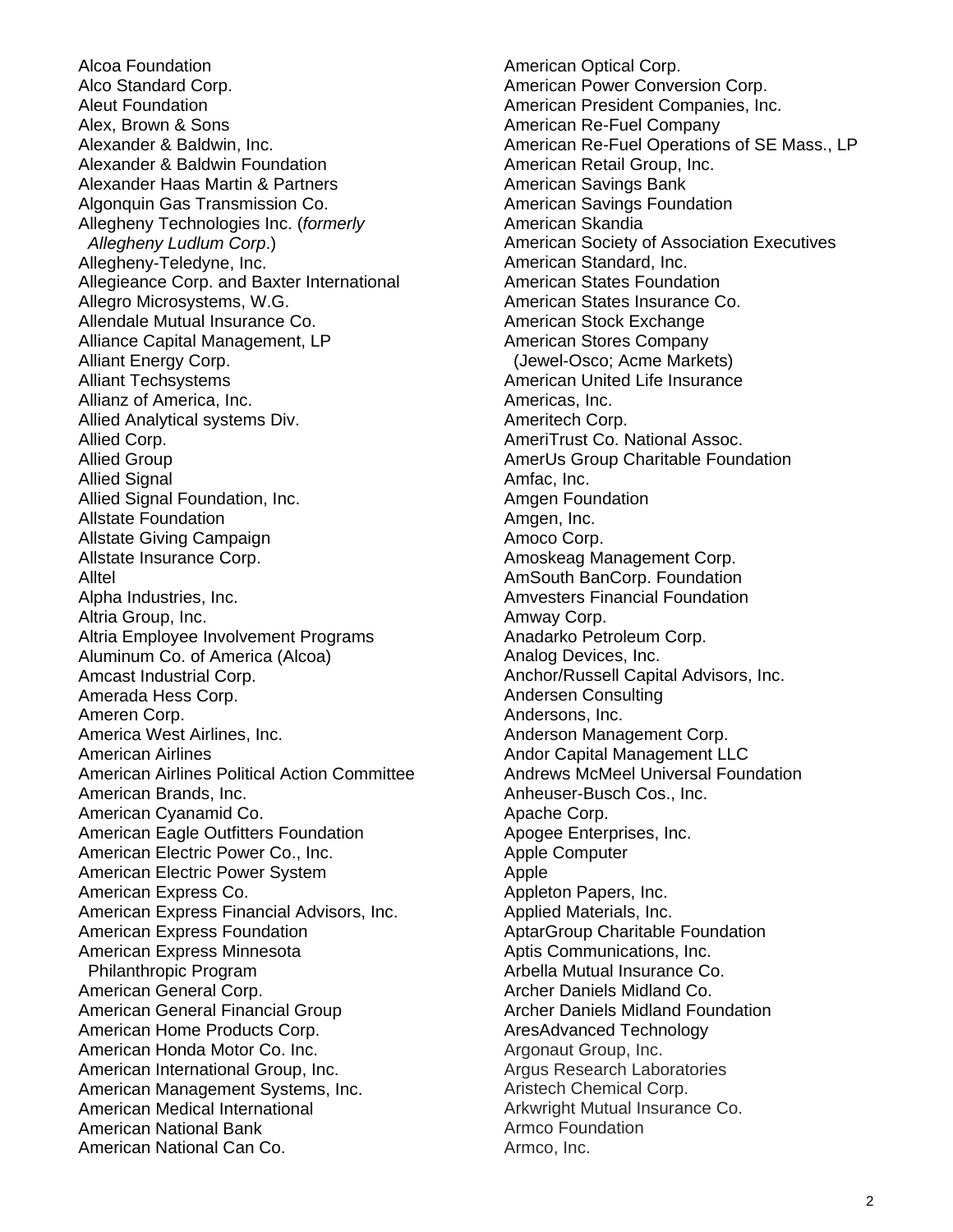Armstrong World Industries Armtek Corp. Arrow Electronics, Inc. Art Technology Group Arthur Andersen & Co., SC Arthur Andersen LLP Arthur J. Gallagher Foundation Ashland Foundation Ashland Inc. Ashland Oil, Inc. Aspect Telecommunications Associates Corp. of N.A. Association for Lutherans Astoria Federal Savings Astoria Financial Corp. Astra-Merck Asuris Northwest Health Atlantic Data Services, Inc. Atlantic Richfield Company Atlantic Richfield Foundation Atmos Energy Corp. Attachmate Corp. Augat Inc. AutoAlliance International, Inc. Autodesk, Inc. Automatic Data Processing Inc. Avaya Communication Aventis Foundation Aventis Pharmaceuticals Avery Dennison Corp. Avid Technology, Inc. Avista Corp. Avon Products Foundation, Inc. Avon Products, Inc. Axel Johnson, Inc.

## **B**

B & B Distributors Inc. BASF Corp. BATUS Inc. BAX Global BEA Foundation BF Goodrich Co.  $B-I$  O Inc. BMC Foundation BMC Industries, Inc. BMC Software, Inc. BOC Group, Inc. BP America, Inc. BP Amoco Corp. BP Amoco Foundation BP Exploration & 001, Inc. BP Foundation BP Oil Cray Research Foundation BP P.L.C. Balance Bar Co. Ball Corp. Baltimore Gas and Electric Co. Bandicoot Corp. BankAmerica Corp. BankBoston Bankers Trust Co. Banker's Trust Foundation Bank of America Corp. Bank of America Foundation Bank of Boston Corp. Bank of Canton Bank of Tokyo–Mitsubishi, Ltd. Bank One Corp. Banta Corp. Banta Corp. Foundation Inc. Barclays Bank PLC Barclays/American Corp. Barclay's Global Investors Bard Foundation, C.R. Barnes & Noble, Inc. Barnes & Roche, Inc. Barnes Group, Inc. Barnett Associates, Inc. Barnett Banks, Inc. Barrett Technology/Barrett Design, Inc. Barry Wright Corp. Barton-Gillet Co. Baseball Tomorrow Fund Baupost Group, Inc. Baxter International Foundation Baxter International Inc. Bay Networks, Inc. Bayer Corporation Bayport Foundation, Inc. Bayer Healthcare LLC BearingPoint, Inc. Beatrice Companies, Inc. Bechtel Foundation Bechtel Power Corp. Beck and Associates Beckman Instruments, Inc. Becor Western, Inc. Becton Dickinson and Co. Becton Dickinson Foundation Becton Dickson Foundation Beech Aircraft Corp. Belden Wire & Cable. Co. Belk Foundation **BellAtlantic** Bell Communications Research Inc. Bellcore Bellemeade Development Corp. Bell & Howell Foundation Bellofram Corp.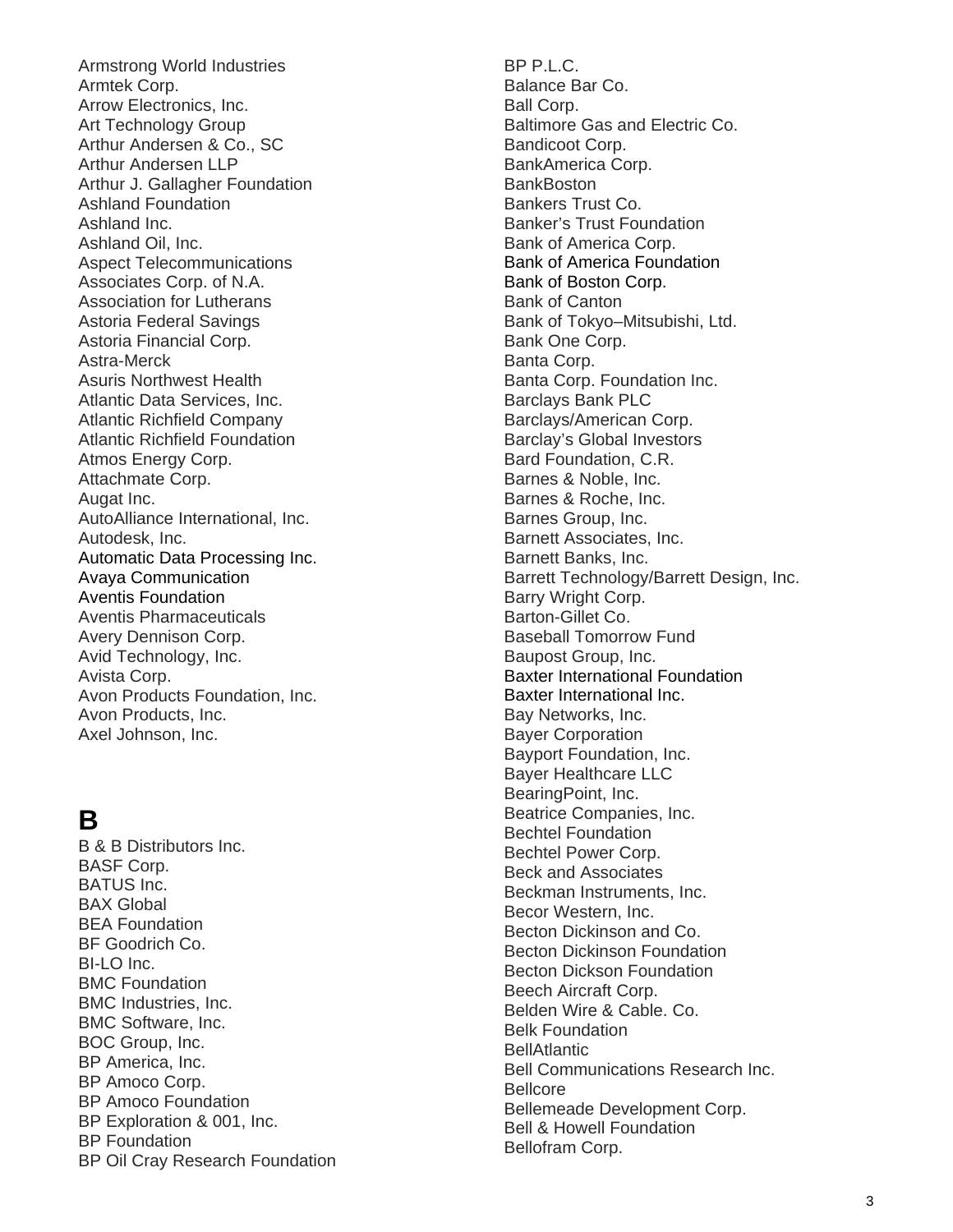BellSouth Corp. BellSouth Foundation Beloit Corp. Bemis Associates Bemis Co., Inc. Ben & Jerry's Foundation Beneficial Corp. BeneTemps, Inc. Benjamin Franklin Federal Savings & Loan Association Benjamin Moore & Co. Bergen Record Corp. Berkshire Hathaway Inc. Berkshire Mortgage Finance Berlex Foundation, Inc. Berry Petroleum Co. Bert Berdis & Co. Berwind Corp. Best Buy Best Foods Best Products Co. Bethlehem Steel Betz Laboratories, Inc. Bill Communications, Inc. Binney & Smith, Inc. Biogen, Inc. Bird Cos Charitable Foundation Bird Corp. Birds Eye Food Foundation Birkenstock Footprint Sandals, Inc. Bituminous Casualty Corp. Bituminous Insurance Companies Black and Decker Corp. Blimpie International, Inc. Blockbuster Inc. **Bloomingdales** Blount Foundation, Inc. Blount International, Inc. Blue Bell Foundation Blue Bell, Inc. BlueCross BlueShield & Companion of Group Cos. Blue Cross and Blue Shield of Massachusetts Blue Cross and Blue Shield of Minnesota Foundation, Inc. Bob Evans Farms, Inc. Bodine-Sunkist Memorial Foundation, A.W. Boeing Company Boise Cascade Corp. Bonneville International Corp. Borden Boston Co. Borden Foundation, Inc. Borden, Inc. Borders Group, Inc. Borg-Warner Foundation Bose Corp.

Boston Athletic Gear Boston Co. Boston Edison Boston Financial Data Services, Inc. Boston Foundation/Polaroid Foundation Boston Gear Boston Globe Boston Globe Foundation Boston Herald Boston Mutual Life Insurance Co. Boston Warehouse Trading Corp. Bowater Newsprint, Inc. Brakeley, John Price Jones, Inc. Bernd Brecher and Assoc. Bridgestone/Firestone, Inc. Bringing Hope Foundation Brinks, Inc. Brink's Home Security, Inc. Bristol Savings Bank Bristol-Myers Squibb Co. Bristol-Myers Squibb Foundation Broadband Access Systems, Inc. Broadcasting System Brock Associates Brookshire Grocery Co. Brown Group, Inc. Brown-Forman Corp. Brown Shoe Company, Inc. Brunswick Corp. Buckeye Pipe Line Buell Industries, Inc. Bundy Corp. Bunge Corp. Bunge Corp. Foundation Burger King Corp. Burlington Industries, Inc. Burlington Industries Foundation Burnside Clinic Burroughs Wellcome Co. Business & Legal Reports, Inc. Butler Manufacturing Co. Butler Manufacturing Co. Foundation Butt Grocery Co., H.E. Butternut Design Furniture

# **C**

CBI Industries, Inc. CBS Foundation, Inc. CDW Computer Centers, Inc. CHS Foundation CIGNA Corp. CIT Foundation, Inc. CITGO CITGO Petroleum Corp. CKA Insurance Co. CMI Foundation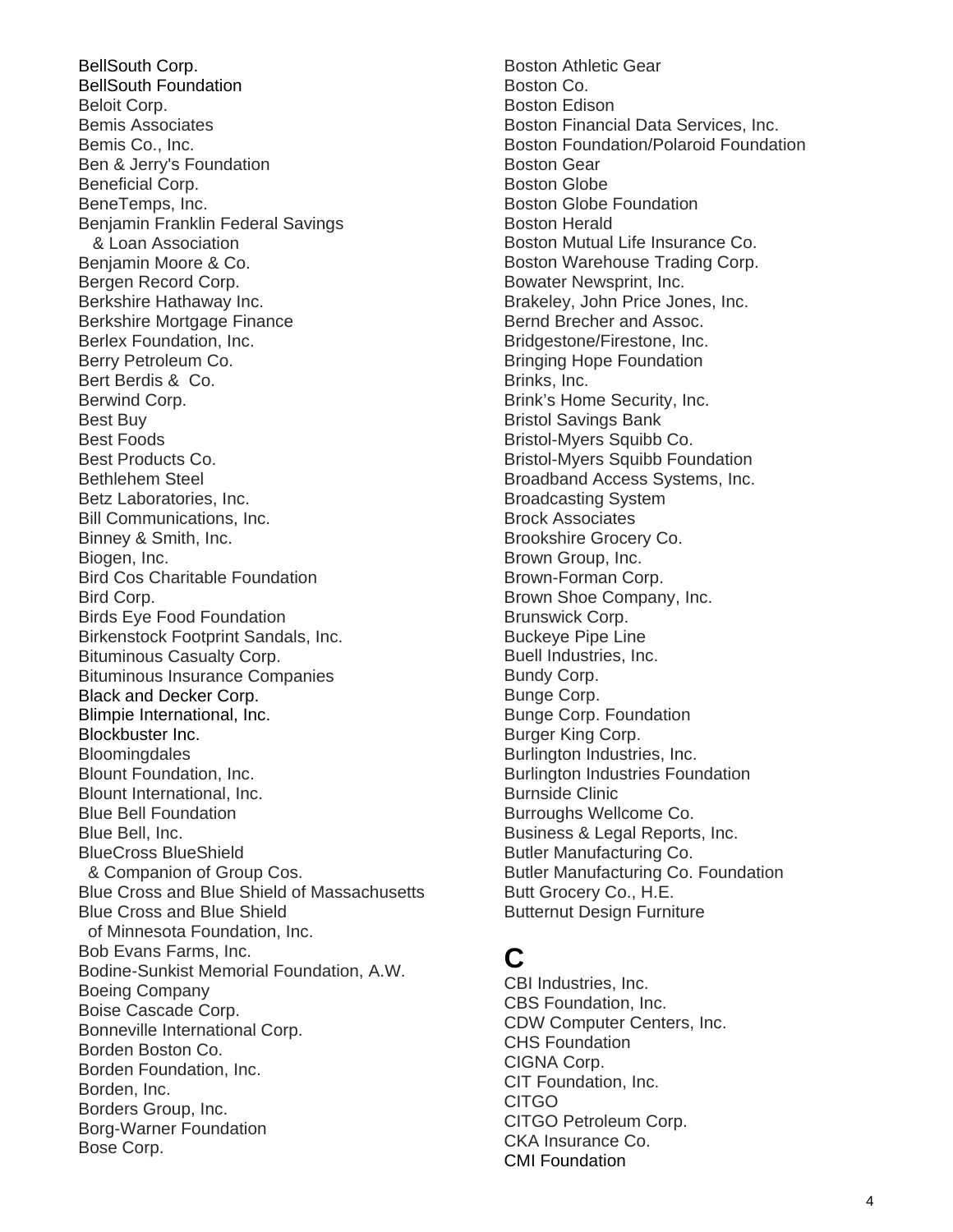CNA Insurance CNET, Inc. Community Involvement Program CNG Foundation COMSAT Corp. CONRAIL Inc. CONSOL, Inc. CP Rail CPC International, Inc. CP & L Company C.R. Bard, Inc. CRT Capital Group, LLC C & S Wholesale Grocers, Inc. CSC Index Inc. CSG Systems, Inc. CSX Corp. CUNA Mutual Insurance Grp. CW Communications, Inc. CWS Insurance Agency, Inc. Cable & Wireless Cabot, Cabot & Forbes Investment Cabot Corp. Cabot Stains Cadence Design Systems Inc. Caesars Entertainment, Inc. CalComp Calex Manufacturing Co., Inc. Calhoun Operations California Pizza Kitchen, Inc. California Wellness Foundation Callanan Industries, Inc. Callaway Bank Cambridge Healthtech Institute Cambridge Software Cambridge Scientific Computing Campbell Soup Co. Candle Foundation Can Foundation Canon USA, Inc. Cantor Fitzgerald Foundation Cape Cod Health Care Capital Cities/ABC, Inc. Capital City Bank Group Foundation Capital Group Associates Capital Group Companies Inc. Capital Group, Inc. Cargill Foundation Cargill North American Corn Milling Caritas Medical Group Carnegie Corporation of New York Carolina Continental Insurance Co. Carolina Eastman Carolina High Tech Medical & Rehab Services Carolina Power & Light Co. Carpenter Technology Corp. Carson Products Co. Carter, Hawley Hale Stores, Inc.

Carter-Wallace, Inc. Case Cason Group Casplar & Bok Catalina Marketing Corp. Caterpillar Foundation Caterpillar, Inc. Cedant Corp. Celanese Americas Foundation Celanese Corp. Celestica Corp. Centel Corp. Centerior Energy Corp. CenterPoint Energy, Inc. Central Life Assurance Co. Central Realty Central Vermont Public Service Corp. Centre Insurance Company Centura Bank Centura Batiks, Inc. Century Cos. of America Ceridian Corp. CertainTeed Corp. CertainTeed Corp. Foundation **Certco** Chadwick's of Boston, Inc. Chamberlain Manufacturing Champion International Corp. Champion International Group Champlin Refining & Chemicals Charrette Corporation Charles Levy Company Charles River Laboratories, Inc. Charles Schwab Corp. and Subsidiaries Charles Schwab Corporation Foundation Charles Stewart Mott Foundation Chase Manhatan Bank Chase Manhattan Foundation Chatam Inc. Chemical Bank Chemloid, Inc. Chemtex Inc. Chemurgy Products, Inc. Chesapeake Corp. Chesebrough-Pond's USA Chesebrough-Ponds Foundation Chevron Corp. ChevronTexaco Chevron USA Chicago Title and Trust Co. Chicago Tribune Co. Chicago Tribune Foundation Children's Place Choice Hotels ChoicePoint Foundation ChoicePoint, Inc.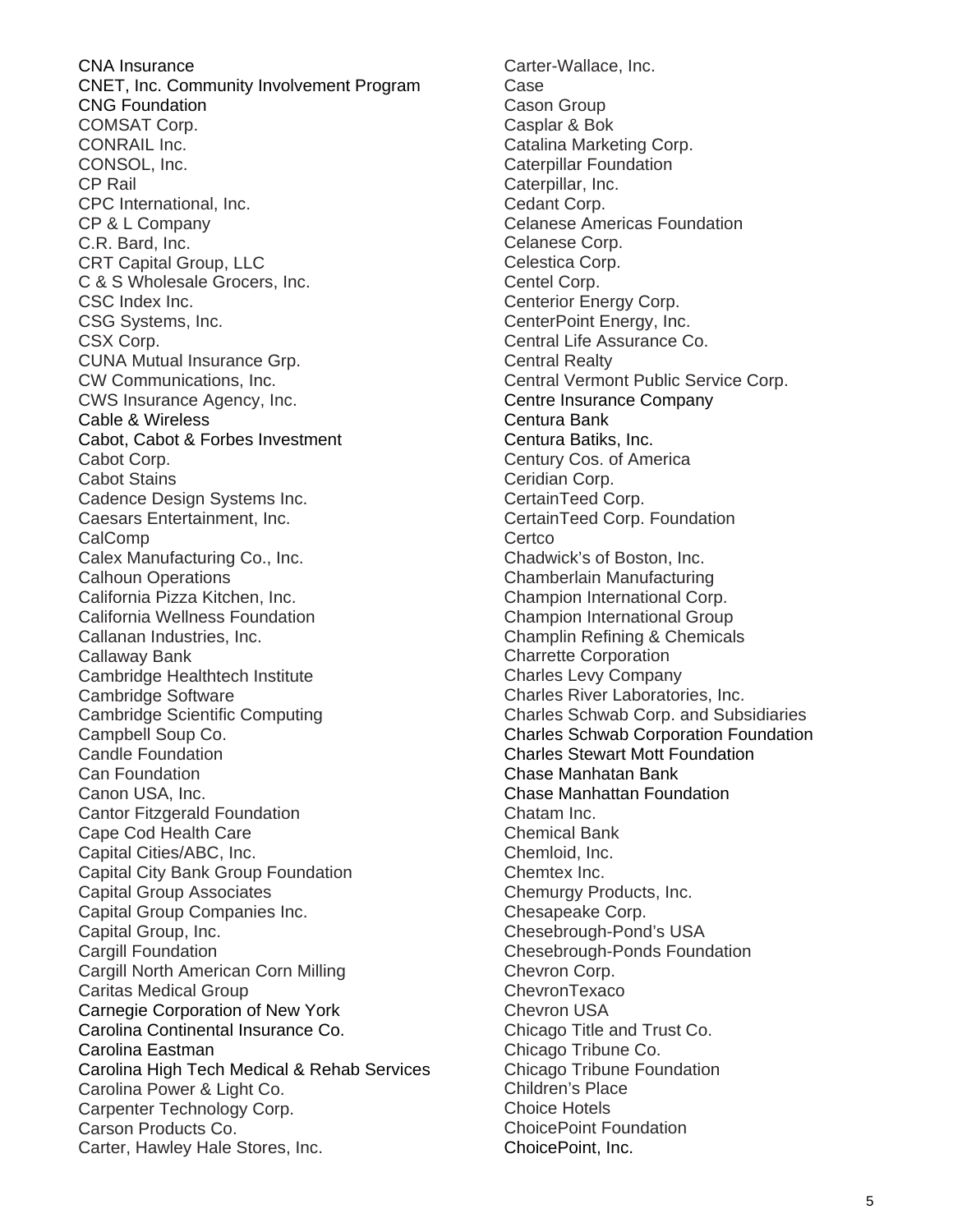**Chrysler** Chubb Corp. Chubb & Son Corp., Inc. Chubb Federal Insurance Co. Chubb Group of Insurance Cos. Chubb Life Ins. Co. of America Church & Dwight Co., Inc. Church Mutual Insurance Co. Church World Service Ciba Corning Ciba-Geigy Corp. Cimarron Foundation Cincinnati Bell Foundation Cinergy Foundation Cingular Wireless LLC Circuit City Foundation Circuit City Stores, Inc. Cisco Systems Foundation Cisco Systems Inc. Citibank Corp./Citibank N.A. **Citicorp** Citicorp Foundation Citigroup, Inc. Citigroup Foundation (Citibank) Citigroup Foundation Claniel Enterprises, Inc. Clariant Corp. Clariant Ltd. Clearpoint Research Corp. Cleveland-Cliffs, Inc. Clinton Foundation Clopay Corp. Clorox Co. Clorox Co. Foundation Coastal Science & Engineering, Inc. Coats & Clark, Inc. Coca-Cola Co. Coca-Cola Foundation, Inc. Codman & Shurtleff, Inc. Coleman Co., Inc. Colgate-Palmolive Co. Collins & Aikman Corp. Cologne Life Reinsurance Colonial Bancorp, Inc. Colonial Group, Inc. Colonial Life & Accident Insurance Co. Colonial Ice Cream, Inc. Colonial Management Assoc. Colonial Parking, Inc. Colonial Penn Group, Inc. Colonial Pipeline Co. Columbia Energy Foundation Columbia Gas of Ohio, Inc. Columbia Gas of Pennsylvania and Maryland Columbia Gas of Virginia Columbus Foundation

Combined Health Appeal of MA Comerica, Inc. Comcast Corp. Commerce Group, Inc. Commercial Intertech Corp. Commercial Metals Co. Commonwealth Energy System Commonwealth Foundation Commonwealth Fund Communications Satellite Corp. Community Funds, Inc. Community Mutual Blue Cross & Blue Shield Companion Capital Management, Inc. Compaq Computer Corporation Compaq Computer Foundation Compton Foundation, Inc. Computer Associates, Inc. Computer Assoc. International, Inc. Computer Conseles, Inc. Computer Network Technology Corp. Computer Task Group, Inc. Computer World Con Alma Health Foundation ConAgra Foods Foundation, Inc. Congoleum Corp. Connecticut General Insurance Connecticut Light and Power Co. Connecticut National Bank Conoco, Inc. ConocoPhillips Consolidated Natural Gas Co. Consolidated Papers Foundation, Inc. Consolidated Papers, Inc. Consolidated Rail Corp. Constellation Energy Group Constitution Reinsurance Corp. Consumers Energy Foundation Consumers Health Care Consumers Power Co. Contel Corp. Continental Bank Continental Corp. Continental Corp. Foundation Continental Group Converium Reinsurance Co-Op Banking Group Cos. Cooper Industries, Inc. Cooper Industries Foundation Cooper Tire & Rubber Co. Coopers & Lybrand Copley Press, Inc. Copley Real Estate Advisors Copolymer Rubber & Chemical CoreStates Financial Corp. CoreStates Hamilton Bank Corn Products International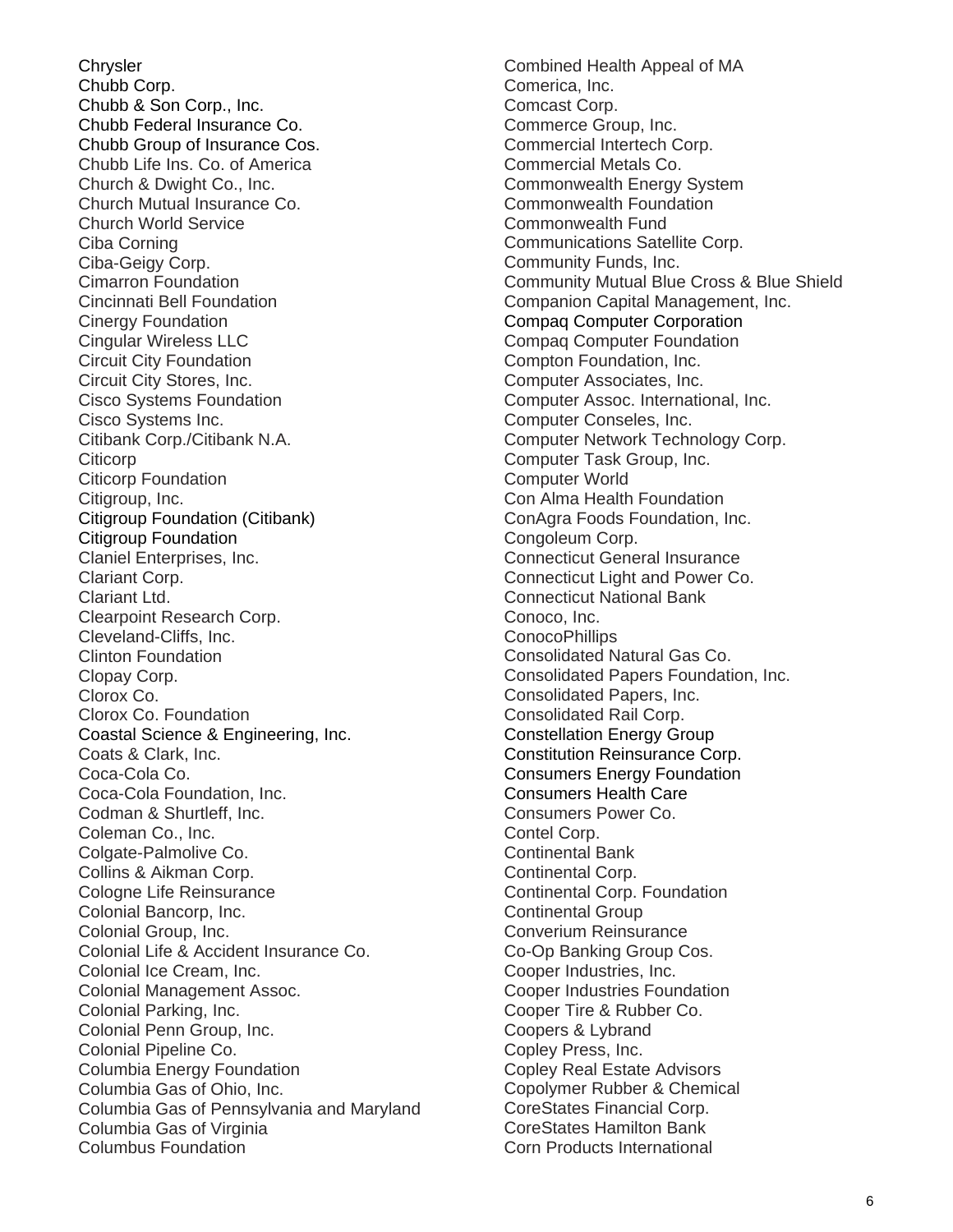Corning Corp. Inc. Corning Foundation Corporate Social Policy Department Corporate Software & Technology, Inc. Coshocton Foundation Courtaulds Coatings, Inc. Covidien Covington & Burling Cowles Media Co. Crane Co. Cranston Print Works Co. Cranston Foundation Cray Research Foundation Cray Research, Inc.. Credit Agricole Indosuez Credit Suisse First Boston Foundation CreoScitex America, Inc. Crestar Bank Crestar Financial Corp. Crompton & Knowles Corp. Cross & Trecker Corp. Crowe Chizek Crum and Forster, Inc. Crystal Engineering Cumberland Farms Cummings Foundation Cummins Engine Co., Inc. Cyprus Amax Minerals Co.

## **D**

DEKALB Genetics Corp. DFS Group Limited DP Foundation DST Systems DSX Chemicals North America DTE Energy Foundation Daimler Chrysler Corp. Daimler Chrysler Corp. Fund Dain Bosworth, Inc. Dain Rauscher, Inc. Dana Corp. Dana Corp. Foundation Danforth Foundation Darden Restaurants Dart & Kraft Foundation Data Instruments Inc. Data Services Direct Datatel, Inc. Datatel Scholars Foundation Dauphin Deposit Corp. Davey Tree Expert Co. David L. Babson & Co., Inc. Deere & Company Deknatel, Inc. Dell Dell Foundation

Deloitte & Touche Delta Air Lines, Inc. Delta Dental Plan of Wisconsin, Inc. Delta Dental Plan of Mass. Delta Faucet Deluxe Corp. Deluxe Corp. Foundation Deluxe Check Printers Demag Deval Turbomachinery Corp. Demont & Assoc., Inc. Densi Manufacturing of Michigan, Inc. Deposit Guaranty Nat'l Bank Desert Suit Detroit Edison Co. Detroit Tigers, Inc. Deutsche Bank Deutsche Bank Americas Foundation Devcon Corp., Subsidiary ITW Devro-Teepak, Inc. Dexter Corp. DeYoung Communities Diamond Crystal Salt Co. Dictaphone Corp. Difco Laboratories Digital Credit Union Digital Sciences Corp. **Digitas** Direct Marketing Technology Distrigas of Massachusetts, Corp. Dixie Packaging Dole Food Co., Inc. Dollar Thrifty Automotive Group, Inc. **Dominion** Dominion Bankshares Corp. Dominion Foundation Dominion Resources, Inc. Domino's Pizza LLC Donaldson Co., Inc. Donaldson, Lufkin & Jenrette R.R. Donnelley & Sons Co. Dow AgroSciences, LLC Dow Chemical Co. Dow Corning Corp. Dow Jones & Co. Dow Jones Newspaper Fund, Inc. **DowElanco** Dress Barn, Inc. Dresser Industries, Inc. Dresser-Rand Co. Dry Dock Savings Bank E.I. du Pont de Nemours and Co. Duke Energy Corp. Duke Energy Foundation Dun & Bradstreet Corp. Duquesne Light Company Duracell International, Inc.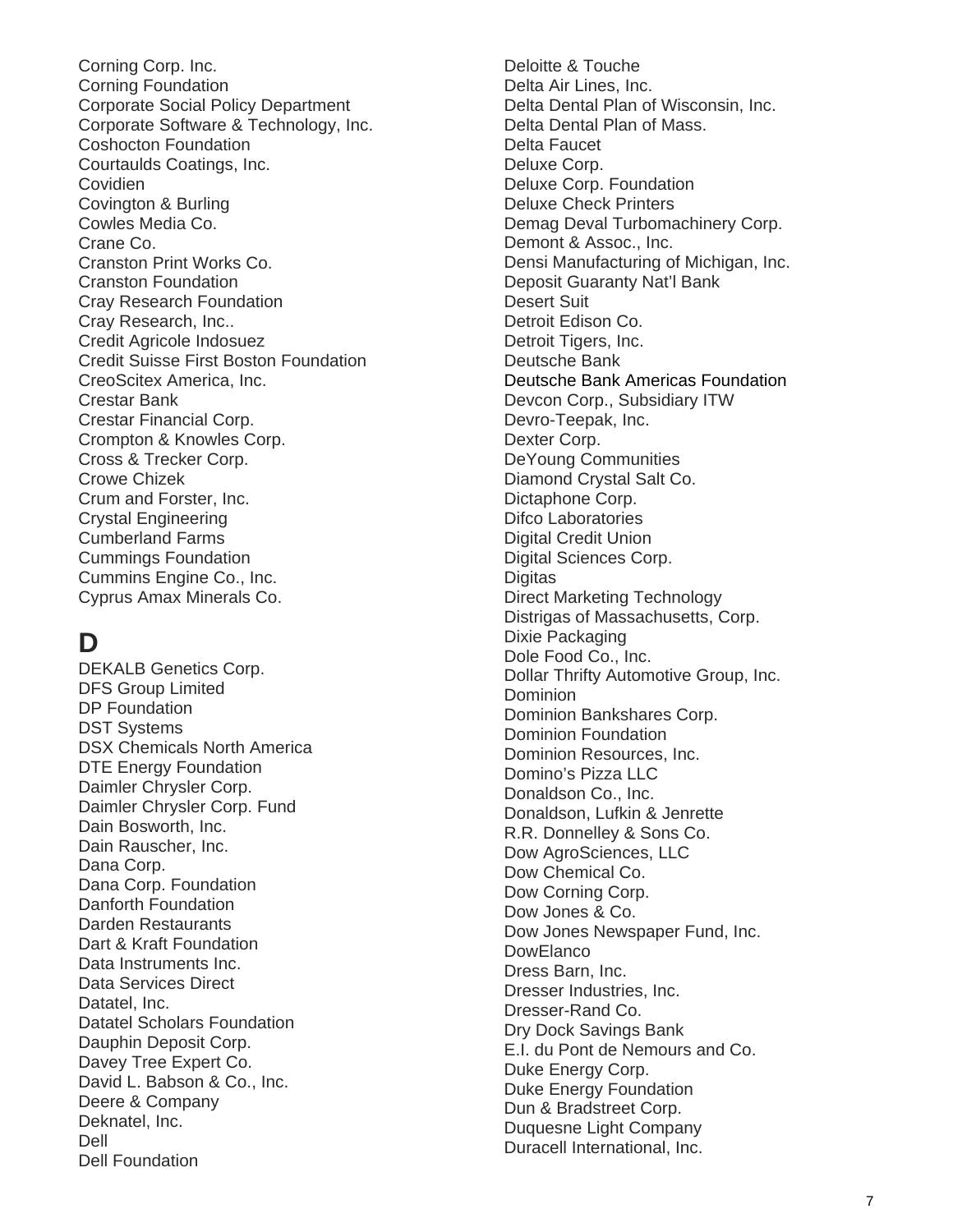Duty Free Shoppers Group Ltd. Dyna/Port Division, Emhart

### **E**

EDSA, Inc. EF Education ELA Company/Ashby Medco ELF Autochem North America EMC Corp. ENSERCH Corp. EOG Resources, Inc. ERE Yarmouth ESSTAR Inc. ETV Endowment East Tennessee Foundation Eastern Bank Charitable Foundation Eastern Bank and Trust Company Eastern Enterprises Eastern Enterprise Foundation Eastern Mountain Sports Eastman Chemical Co. Eastman Kodak Co. Eaton Corp. Eaton Vance Corp. Eaton Vance Management eBay Foundation eBusiness Technologies - USA, Inc. Eckerd Echo Ecolab, Inc. Economist Group Eddie Bauer, Inc. Edison International Educational Communications Scholarship Foundation Educational Loan Services, Inc. A.G. Edwards, Inc. Egghead Discount Software EHelp Corp. El Paso Electric Co. Electronic Data Systems Corp. Electronics for Imaging, Inc. Elf Aquitaine, Inc. Eli Lilly & Company Eli Lilly & Company Foundation J. W. Elo Company Emerson Electric Co. Emhart Corp. Energen Corp. Engelhard Corp. Enron Enron Foundation Ensign-Bickford, Inc. Enterprise Rent-A-Car Envirotech Corp. Equifax, Inc.

Equistar Chemicals, LP Equitable Corp. Equitable Foundation Equitable Life Insurance Equitable Life Assurance Society of the United States Equitable Real Estate Investment Management, Inc. Equitable Resources, Inc. Equiva Services Ericsson, Inc. Ericsson North America, Inc. Erie Insurance Group Erie Scientific Company Ernst & Young Foundation Ernst & Young LLP Essex Group, Inc. Esterline Corp. Ethicon, Inc. Ethyl Corp. Everen Foundation Ewing Marion Kauffman Foundation Executive Suite **Experian** Extended Systems, Inc. Extendicare Foundation, Inc. Exxon Corp. ExxonMobil Corp. ExxonMobil Foundation Exxon Mobil Foundation - Volunteer Improvement Program ExxonMobil Foundation - Mobil Retiree

## **F**

F-3 Kemper FCG CSI, Inc. FGM Inc. FINA, Inc. FINOVA Group, Inc. FM Global (Factory Mutual Insurance) FM Global Foundation FMC Corp. FMC Foundation FMR Corp. FPL Group, Inc. Fabricators, Inc. Factory Mutual Insurance Company Factory Mutual Engineering and Research/Service Bureau FactSet Research Fair Issac Fannie Mae Fannie Mae Foundation Fanny Farmer Candy Shops, Inc. Fantastic Foods, Inc. Farm Credit Banks of Springfield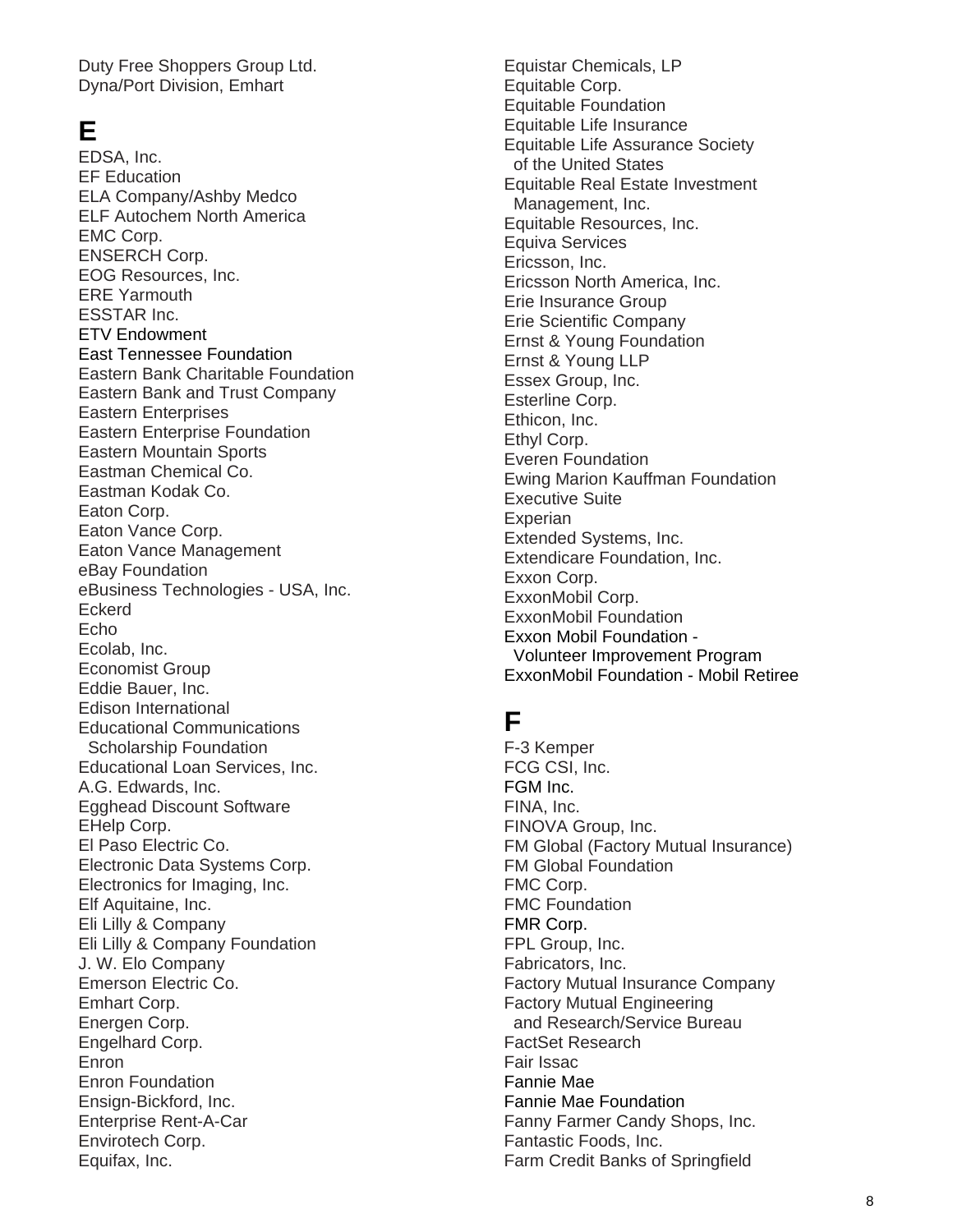Farmers Insurance Group Faxon Co., Inc. Federal Home Loan Mortgage Corp. Federal National Mortgage Association Federal-Mogul Corp. Federated Department Stores, Inc. Federated Department Store Foundation Feingold & Feingold Insurance Felpro/Mecklenburger Foundation **Ferrefluidies** Ferro Corp. John E. Fetzer Institute, Inc. Fidelity Foundation Fiduciary Trust Co. Field Corp. Fund Jamee & Marshall Field Foundation Fieldstone Foundation Fifth Third Bancorp. Fingerhut Corp. Fireman's Fund Insurance Co. Fireman's Fund Insurance Co. Foundation First Bank System, Inc. First Data Corporation First Data Card Services Group First Data Resources First Energy Corp. First Fidelity BanCorp. First Indiana Corporation First Interstate Bank First National Lincoln Corporation First Savings Bank First Savings Community Foundation First State Bank First Tennessee First Union Corp. FirstEnergy Companies Fischer Francis Trees & Watts, Inc. Fisher Scientific International, Inc. Five Star Quality Care, Inc. Flavorite Laboratories, Inc. Fleet Boston Financial Corp. Fleet Boston Financial Foundation Fleet Fleming Cos., Inc. Florida Power & Light Fluor Corp. Follett Corp. Foothill Ford Foundation Ford Motor Co. Ford Motor Company Foundation Advisors, Inc. Fortis Benefits Insurance Co./ Fortis Financial Group Fortis Health Fortis Insurance Foundation

Fortis Woodbury Fort James Corp. and Subsidiaries Fort James Foundation Fortune Brands, Inc. A. Foster Higgins & Co. Foster Wheeler Corp. Foundation for Educational Foxboro Company France-Merrick Foundations Freddie Mac Foundation Freddie Mac Foundation/Dollars for Doers Freddie Mac - Workplace Giving Campaign Freddie Mae Frederic W. Cook & Co. Inc. Freedom Forum Freeport-McMoran, Inc. Freudenberg Nonwovens Limited Partnership Frito-Lay, Inc. Frontier Capital Management Co. Frontier Communications of Rochester, Inc. Fuji Bank, Limited H.B. Fuller Co. Fuji Photo Film U.S.A., Inc. Fulton Financial Corp. Funderburke & Associates Funding Inc.

# **G**

GAP, Inc. GATX Corp. GC Corp. GCR Company Incorporated GE Foundation GE Fund G. K. Hall GMAC Mortgage GMAC Residential Funding Corp GROWMARK, Inc. GTE Corp. Galileo Electro-Optics Corp. E & J Gallo Winery Gannett Co. Inc. Gannett Communities Fund Gannett Foundation, Inc. Gannett Match Gannett, Welsh & Cotler, Inc. Gap Foundation Garden Fresh Restaurant Corp. Gardenburger, Inc. Gardner Denver Gartner Group Gartner Group Charitable Gift Fund Gary-Williams Co./Piton Foundation Gas Pipelines -Texas Gas Gast Manufacturing Corp. Bill & Melinda Gates Foundation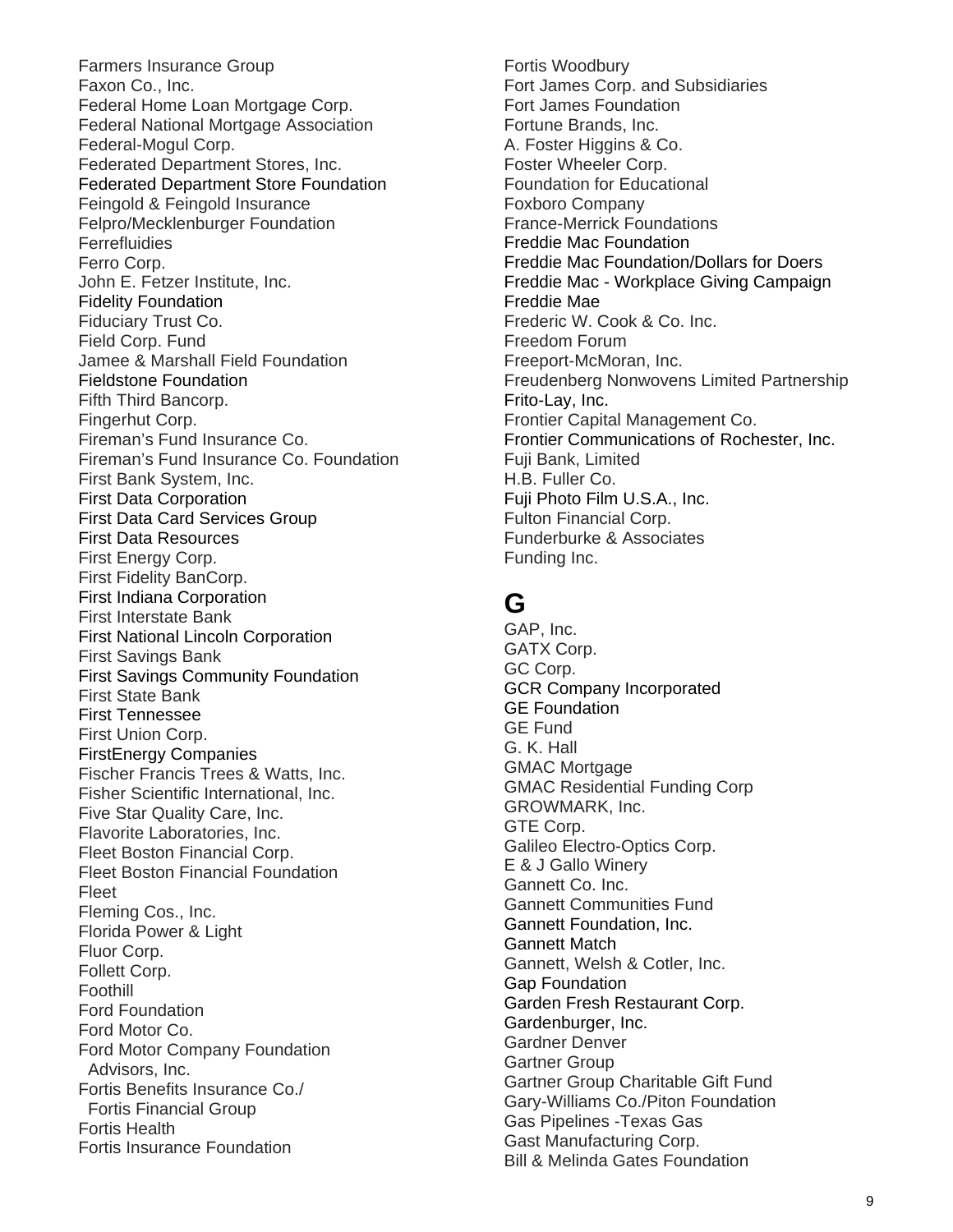Gates Corp. Gateway Inc. Gateway Foundation Geico Philanthropic Foundation Gemini Computer GenCorp, Inc. Genentech, Inc. General Accident Insurance Co. of America General American Investors General Cable Co. General Cinema General Communications, Inc. General Defense Corp. General Electric Co. General Housewares Corp. General Mills, Inc. General Motors Corp. General-Pacific Corp. General Public Utilities Corp. General Re Corp. General Re Gift Program General Re Services Corp. General Signal Corp. Genesee & Wyoming Inc. Genome Therapeutics Corp. GenRad Foundation M. Arthur Gensler Jr. & Associates Genzyme Corporation Geon Co. George Hyman Construction George Poole, Inc. Georgia-Pacific Co. Georgia Power Co. Gerber Products Co. Gerdau AmeriSteel US Inc. Gerling Global J. Paul Getty Trust Giant Food Inc. Giant Food Stores, Inc. Gilbane Building Co. Gillette Co. Gilman Investment Co. Gilman Paper Co. Gilman Paper Co. Foundation Givaudan Give Something Back, LLC Glady's & Roland Harriman Foundation Glaxo, Inc. Glaxo SmithKline Glaxo Smith Kline Foundation - Global Community Partnerships GlaxoWellcome Inc. Glendale Federal Bank Glenmede Corp. Glenmede Trust Co. Globe Newspaper Co., and Subsidiaries

Goldman, Sachs & Co. Goldman Sachs Foundation Golub Foundation Good Value Homes, Inc. BF Goodrich Co. Goodyear Tire & Rubber Co. Gould Electronics, Inc. Gould, Inc. Foundation Goulds Pumps, Inc. Goulston & Storrs Government Employees Ins. W.R. Grace & Co. Graco, Inc. **Grainger** W.W. Grainger, Inc. Gragil Associates, Inc. Grand Circle Foundation Grand Victoria Foundation Grant Thornton LLP Grantham, Mayo, Van Otterloo & Co. LLC GrantNet USA, Inc. Graphics Controls Corp. Graphic Printing Co., Inc. Green Bay Packers Foundation Green Mountain Coffee, Inc. Greenleaf Enterprises, LLC GreenPoint Bank GreenPoint Foundation Green Point Savings Green Tree Financial Foundation Greenwood Mills, Inc. Gregory Poole Equipment Co. Grenzebach, Glier & Assoc. Greyhound Lines, Inc. Grinnell Corp. Grinnell Mutual Reinsurance Co. Grosenbach & Associates Group W Satellite **Communications** Guaranty National Guardian Life Insurance Co. of America Harry Frank Guggenheim Foundation Guidant Corp. Guinness UDV North America Gulf & Western Foundation

#### H

H & M Towsley Foundation H & R Block Foundation H & R Block, Inc. H.B. Fuller Co. HBO & Company HBS Group, Inc. H.C. Starck, Inc HCR Manor Care Foundation H.D. Smith Wholesale Drug Co.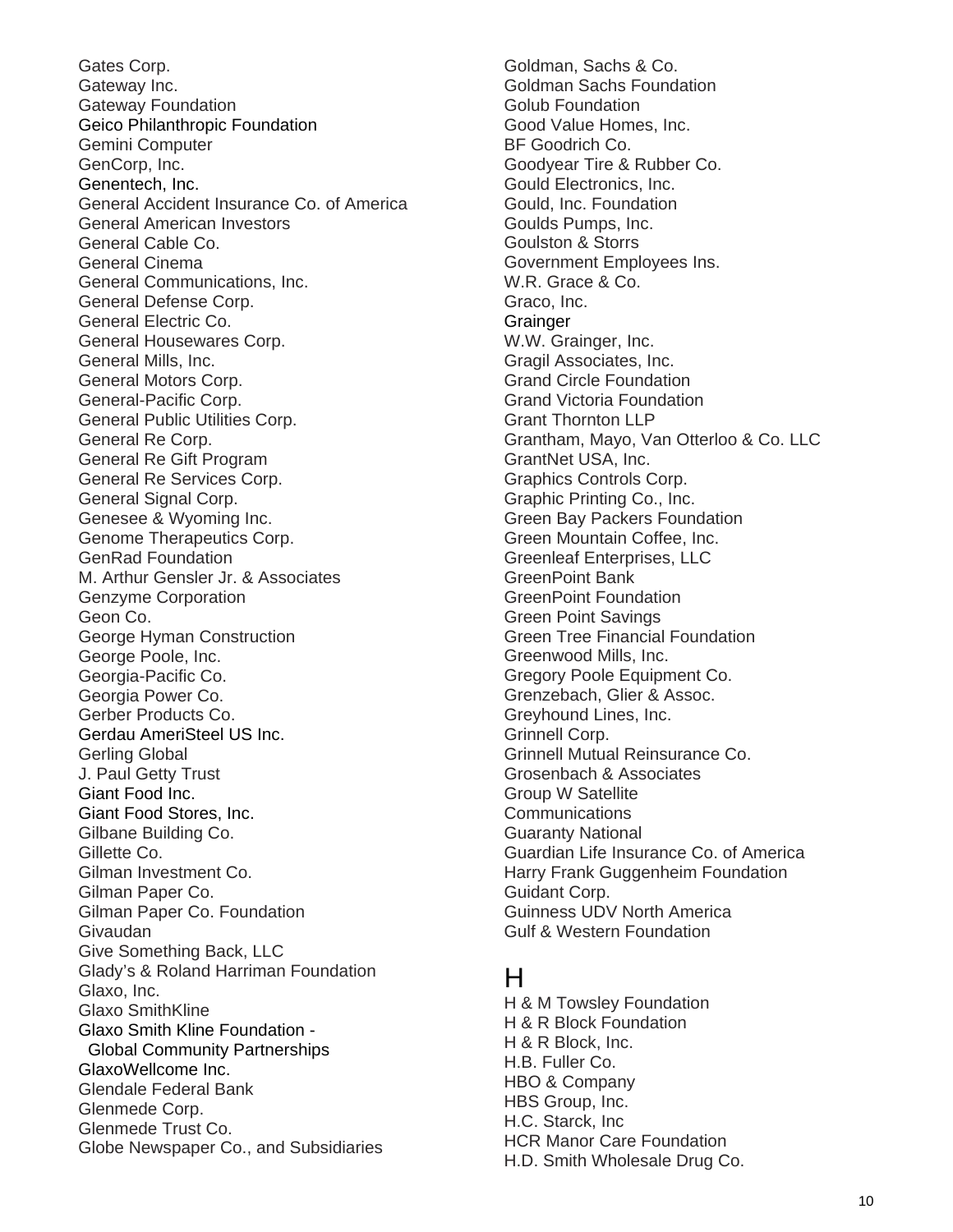H.J. Heinz Co. HP Hood Inc. HRTek Corp. HSBC USA Inc. Haemonetics Corp. Haestad Methods, Inc. Hale and Dorr LLP G. K. Hall Halliburton Co. Hallmark Cards, Inc. Hambrecht & Quist LLC John Hancock Company Hancock Natural Resource Group Hannaford Brothers Co. Hanover Insurance Co. Harbor Capital Management Harcourt General, Inc. Harleysville Group Inc. Harleysville Insurance Harmonic Drive Division Harper and Shuman Inc. Harriet Christianson SNT Harris Corp. Harris Bank Foundation Harris Teeter, Inc. Harris Trust & Savings Bank Harris Bankcorp Harsco Corp. Harte-Hanks Hartford Financial Services Group, Inc. Hartford Insurance Group Hartford Steam Boiler Inspection and Insurance Co. Hartmarx Corp. Hartness International Hasbro, Inc. Hasbro Foundation Hatfield Quality Meats, Inc. Hawaiian Electric Industries Inc. Hawaiian Electric Industries Charitable Foundation Haworth, Inc. Haymarket Cooperative Bank Heidelberg Cement, Inc. Helene Curtis Inc. Heller Financial, Inc. Henley Group Hercules, Inc. Hershey Foods Corp. Heublein Inc. Heublein Foundation, Inc. Hewitt Associates Hewlett-Packard Co. Hexcel Corp. Hibernia National Bank A. Foster Higgins & Co.

Higher Education Publications Hill and Barlow Hillman Co. Hinrichs Financial Group Hitachi Foundation Hoechst Corp. Hoechst Celanese Corp. Hoffmann-La Roche Inc. Holiday Corp. Holmes & Narver, Inc. Holyoke Mutual Insurance Co. Home Depot Home Depot USA - Expense Payables Home Life Insurance Co. Home Owners Federal Savings & Loan Homestake Mining Co. Honeywell Foundation Honeywell, Inc. Honeywell International Honeywell International Foundation, Inc. Honeywell Industrial Automation Hoover Precision Products, Inc. Horace Mann Educators Corp. Horizon Organic Dairy Hormel Foods Corp. Houghton Chemical Corp. Houghton Mifflin Co. Household International, Inc. Hubbard Milling Co. Hubbell, Inc. J.M. Huber Corp. Huck International, Inc. Hudson Insurance Co. Huffy Corp. Hughes Aircraft Co. Hughers Electronics Humana Foundation Inc. Hydroscience Inc. George Hyman Construction

### **I**

IBJ Schroder Bank and Trust IBM Corp. ICG Communications, Inc. ICI Americas, Inc. IDS Financial Services Inc. IES Industries, Inc. IKON Office Solutions IKOS Systems IMCERA Group, Inc. IMO Inc. IMO Delaval Inc. ING Foundation IPALCO Enterprises, Inc. IRM Services, Inc. ISC Group, Inc.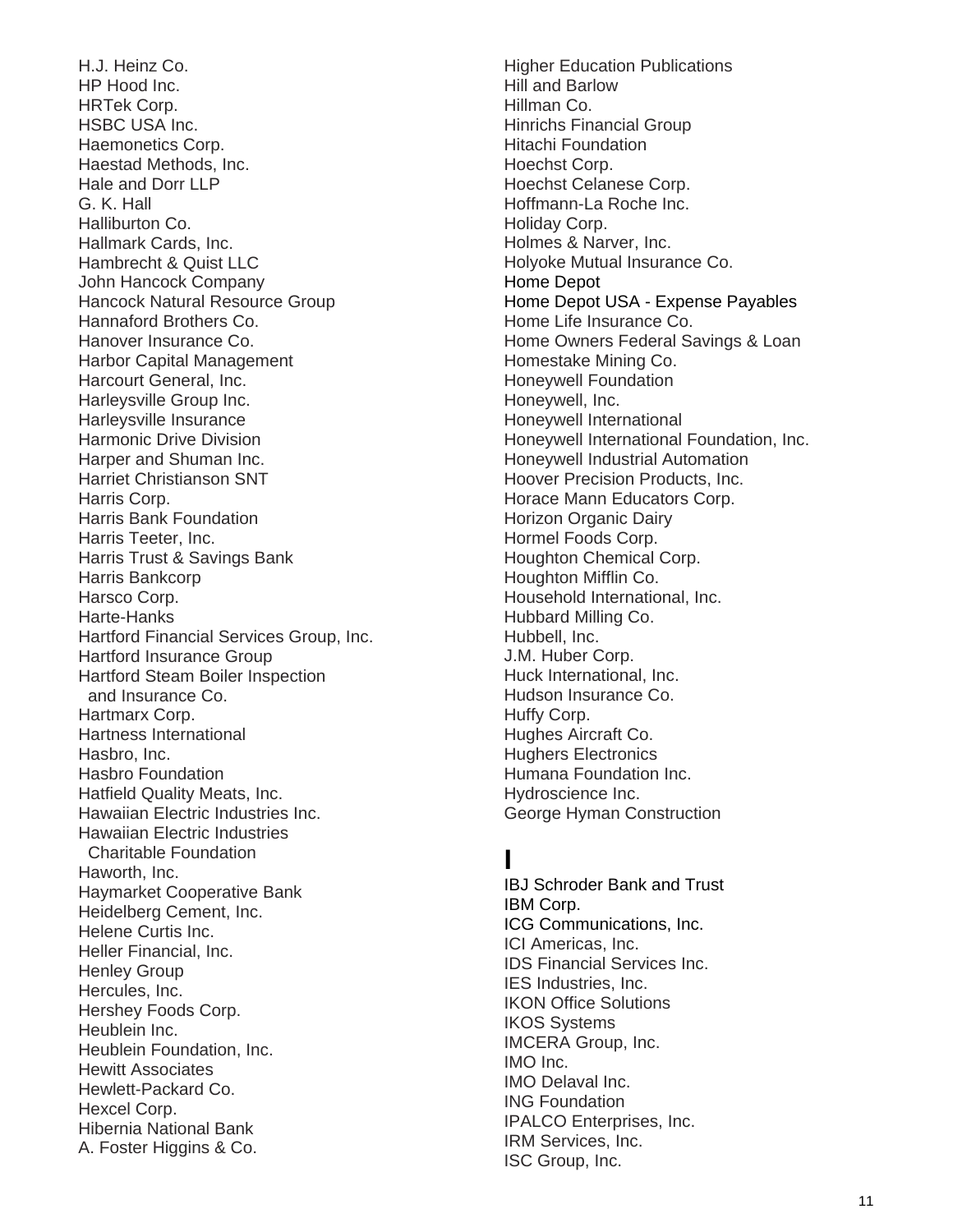ITG Inc. ITT Corp. ITT Industries ITW IU International Illinois Power Company Illinois Tool Works Foundation Illinois Tool Works, Inc. Imo Industries, Inc. Independence Community Foundation Independence Investment Associates, Inc., LLC Independent Investments Index Group, Inc. Index Technology Corp. Industrial Bank of Japan LTD Industrial Risk Insurers Insurance Co. Information Technology Systems Inforonics, Inc. InfoSpace, Inc. Ingalls, Quinn & Johnson Ingersoll-Rand Co. Ingram Micro Inc. Inland Container Corp. Innovation Packaging, Inc. Innovative Small Systems, Inc. Inso Corp. Inspiration Software, Inc. Instron Corp. Instrumentation Laboratory, Inc. Integon Corp. Integra Financial Corp. Integrated Systems Consulting Group, Inc. Intel Corp. Intel Foundation Intelligent Controls, Inc. Intelsat Interactive Data Corp. Interlake Foundation International Business Machines Corp. (IBM) International Data Corp. International Data Group International Flavors and Fragrances Inc. International Minerals and Chemicals Corp. International Multifoods Corp. International Student Exchange Cards, Inc. Inter-Regional Financial Group, Inc. Intuit Investors Diversified Services Iris Associates Irwin Home Equity Foundation

# **J**

J.C. Bradford and Company J.C. Penney Co. J. C. Rhodes Division, PCI JDS Uniphase Corporation

J. Jill Corporation J. Jill Group, Inc. J.M. Huber Corp. JP Morgan and Company J.P. Morgan Chase Foundation JSJ Corp. J. W. Elo Company Jacksonville Jaguars Foundation, Inc. Fred S. James & Co. of New England James River Corp. Jefferies & Co., Inc. Jefferies Group, Inc. Jefferson-Pilot Communications Jefferson-Pilot Financial Jefferson-Pilot Foundation Jockey International, Inc. John Brown, Inc John Hancock Advisors John Hancock Financial Services, Inc. John Hancock Funds John Hancock Mutual Life Insurance Co. and Eligible Subsidiaries John Hancock Property and Casualty John Nuveen & Co., Inc. John Wiley & Sons Inc. Johnson & Higgins Johnson & Higgins of Missouri, Inc. Johnson & Higgins of Tennessee, Inc. Johnson & Johnson Family of Companies Johnson Controls, Inc. Johnson Controls Foundation Robert Wood Johnson Foundation S.C. Johnson & Son, Inc. Johnson Wax Fund, S.C. Jones, J.A. Inc. Jones, Lang, LaSalle Joseph E. Seagram and Sons Josiah Macy Jr. Foundation Jostens Foundation, Inc. Jostens, Inc. Juniper Networks, Inc. Juran Institute

### **K**

KFC Corp. KLM Promotions KN Energy, Inc. KPMG Foundation KPMG LLP KPMG Peat Marwick Henry J. Kaiser Family Foundation Kalamazoo Foundation Kansas City Southern Industries Inc. Kaplan Educational Centers Karl Storz Endovision, Inc. Karmazin Products Corp.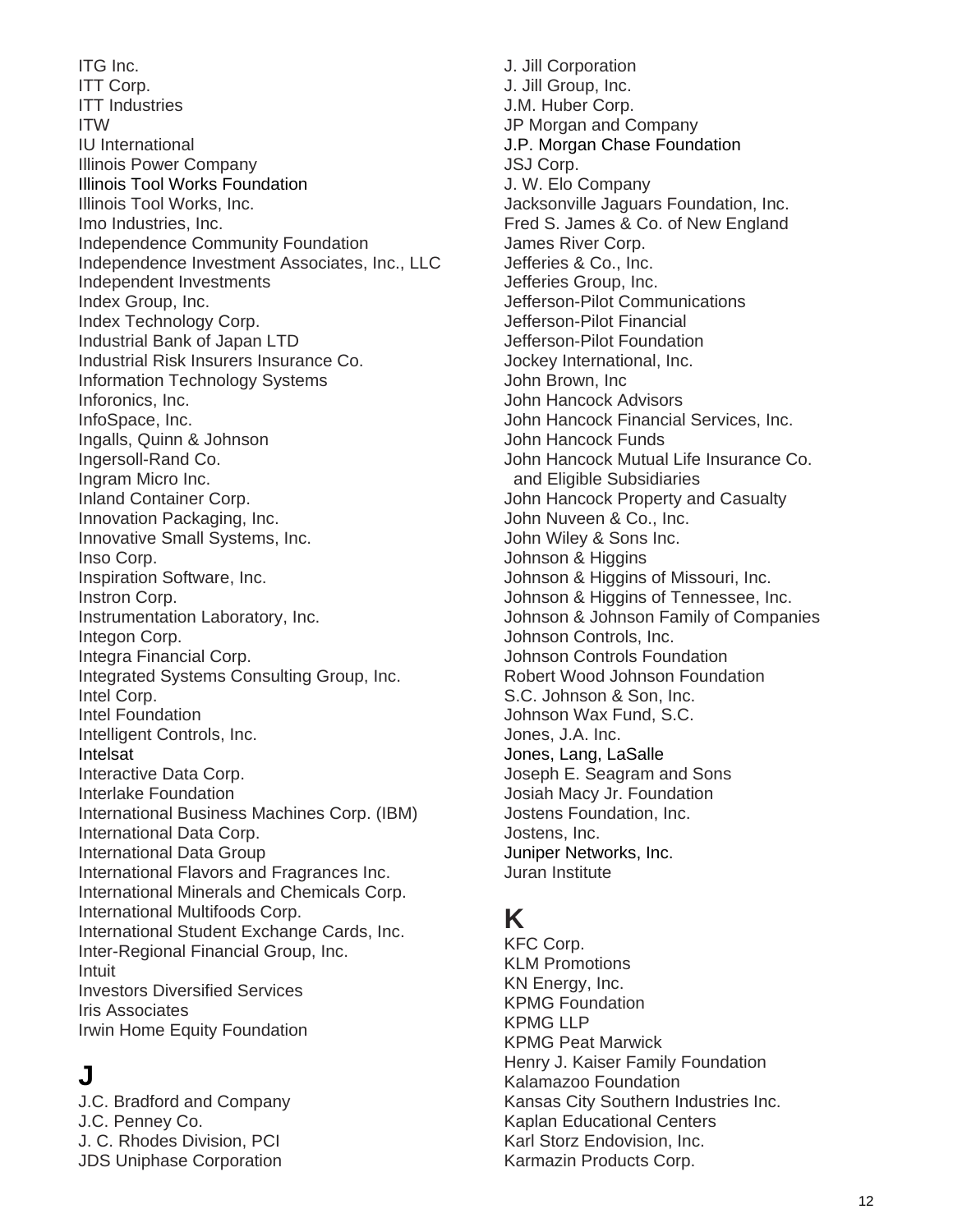Kauffman Foundation Kawasaki Motors Corp. USA Kearney-National, Inc. Keebler Co. Keefe, Bruyette & Woods, Inc. Kellog Kemper Financial Services, Inc. Kemper Insurance Companies Kemper National Insurance Kennametal, Inc. Kennecott Corp. Kerite Co. Kerr-McGee Corp. Key Foundation KeyCorp Keyspan Energy Delivery KeySpan Foundation Keystone Assoc., Inc. Keystone Foods LLC Kidder Peabody Kimberly-Clark Kimberly-Clark Foundation Kinder Morgan, Inc. King Pharmaceuticals, Inc. King World Productions Inc. Kingsbury Corp. Kingston Technology Co., Inc. Kinko's, Inc. Kiplinger Washington Editors Kirkland & Ellis Foundation Kmart Corp. John S. & James L. Knight Knight-Ridder, Inc. Kock Industries, Inc. Kohler Co. Kohl's Corp. H. Kohnstamm & Co., Inc. Komag, Inc. Koppers Company Korte Construction Co. Kraft Foundation Vendors Kresge Corp. Kroger Co. Krupp Companies Kurz Foundation

### **L**

LEXIS-NEXIS L.L. Bean, Inc. L.N. Berry and Co. John LaBatt Foundation, Inc. LaSalle National Bank LaSalle Partners Lam Research Corp. Lamson & Sessions Co. Land America Financial Group Inc.

Land America Foundation Land O'Lakes, Inc. Land's End, Inc. Lanier Worldwide, Inc. Lanoga Corporation Latona Associates, Inc. Law Companies Group, Inc. Law School Admission Council Lawyers Title Foundation Lawyers Title Insurance Corp. Lee Jeans Legent Corp. Lehigh Portland Cement Co. Lehman Brothers, Inc. Lend Lease Real Estate Investments, Inc. Leo Burnett Co., Inc. Leventhol & Horvath Lever Brothers & Co. Levi Strauss & Co. Levi Strauss Foundation Lexmark International, Inc. Libbey-Owens Ford Co. Liberty Bank Foundation Liberty Corp. Lilly Endowment Lincar, Inc. Lifeline Communications Limited Brands, Inc. Lincoln Financial Advisors Lincoln Financial Group Lincoln National Corp. Link Engineering Co., Inc. Thomas J. Lipton, Co. Little, Brown & Company Litton Itek Optical Systems Liz Claiborne, Inc. Lockheed Commercial Electronics Company Lockheed Martin Corp. Loctite Corp. Loews Corp. Logistics Information Systems Lone Star Industries, Inc. Long Term Credit Bank of Japan, Ltd. Loomis, Sayles & Co. Lorillard Toabacco Co. Lotus Development Corp. Lotus Philanthropy Program Louis Rich Co. Lubrizol Corp. Lubrizol Foundation Henry Luce Foundation Lucent Technologies Lucky Stores, Inc. Lukens, Inc. Lydall, Inc. Lyondell Chemical Co.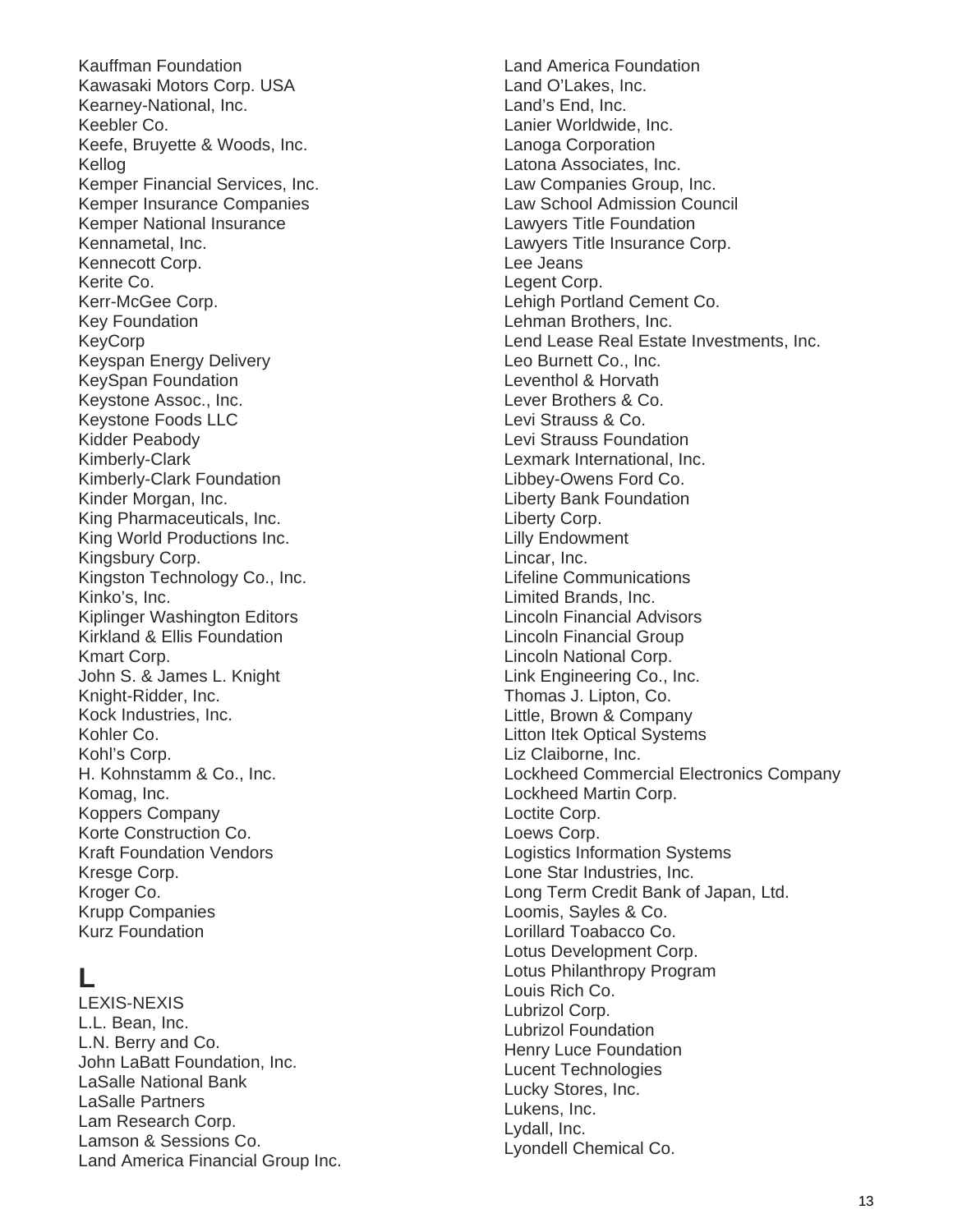Lyondell Petrochemical Co.

### **M**

M & T Chemicals, Inc. MAC Construction Corp. M.A. Hannah Co. MAI-Alper, Inc. MAPCO M/A/R/C/ Group M.A. Schapiro & Co., Inc. MBIA Inc. MBIA Insurance Corp. MBNA America Bank, M.A. MCA, Inc. MEEMIC Foundation for the Future of Education MGM Mirage MMI Companies, Inc. MMC Capital Foundation, Inc. MOD-TAP System NA Corp. MONY Financial Services MONY Foundation MONY Life Insurance Co. MONY Mutual of New York MSI Insurance MTS Systems Corp. M.W. Kellogg Company John & Catherine MacArthur Foundation MacLean-Fogg Co. Mack Trucks, Inc. Macworld Communications, Inc. Macy's Department Store R. H. Macy & Co. Madison Mutual Insurance Co. Maguire Oil Co. Maine Health Access Foundation Mallinckrodt Group Inc. Mallinckrodt Medical, Inc. Management Compensation Group/ Dulworth, Inc. Manufacturers National Corp. Manulife Financial Marathon Oil Co. Marathon Oil Co. Foundation Maremont Corp. Marine Corp. Marine Midland Bank N.A. Marion Merrell Dow, Inc. Maritz, Inc. Markem Corp. Marley Co. Marsh & McLennan Cos., Inc. Marsh Supermarkets, Inc. Martin Marietta Massachusetts Electric Corp. Masco Corp. Massachusetts Financial Services Investment Management

Massachusetts Medical Society Massachusetts Mutual Life Insurance Cos. Massachusetts Port Authority MassBank Charitable Foundation **Massport** Master Brewers Association of the Americas Scholarship Foundation, Inc. MasterBrand Cabinets, Inc. Mastercard International, Inc. Materials for the Future Foundation Mattel, Inc. Mattel Children's Foundation Matthew G. Norton Co. Maxus Energy Corp. May Department Stores Co. May Department Stores Co. Foundation Maytag Corp. Maytag Corp. Foundation Mazda Foundation Mazda (North America), Inc. McCormick & Co., Inc. McDonald's Corp. McDonnell Douglas Corp. Thomas McFadden & Assoc. McGraw Hill Companies McGraw-Hill, Inc. McKesson Corp. McKesson Foundation McKesson-HBOC Foundation McKinsey & Company, Inc. McKnight Foundation McMaster-Carr Supply Co. McQuay, Inc. Mead Corp. Mead Corp. Foundation Mebane Packaging Corp. Mechanics Bank Media Consultants Network Inc. Media One Group Medical Consultants Network, Inc. Medronic Foundation Meijer, Inc. Mellon Bank Mellon Bank Foundation Mellon Financial Corp. Menasha Corp. Men's Warehouse Mercantile-Safe Deposit & Trust Mercedes-Benz of North America Merchants Tire Co. Merck & Co., Inc. Merck Company Foundation Merck Employee Giving Campaign Merck Patient Assistance Program, Inc. Mercury Computer Systems, Inc. Meredith Corp.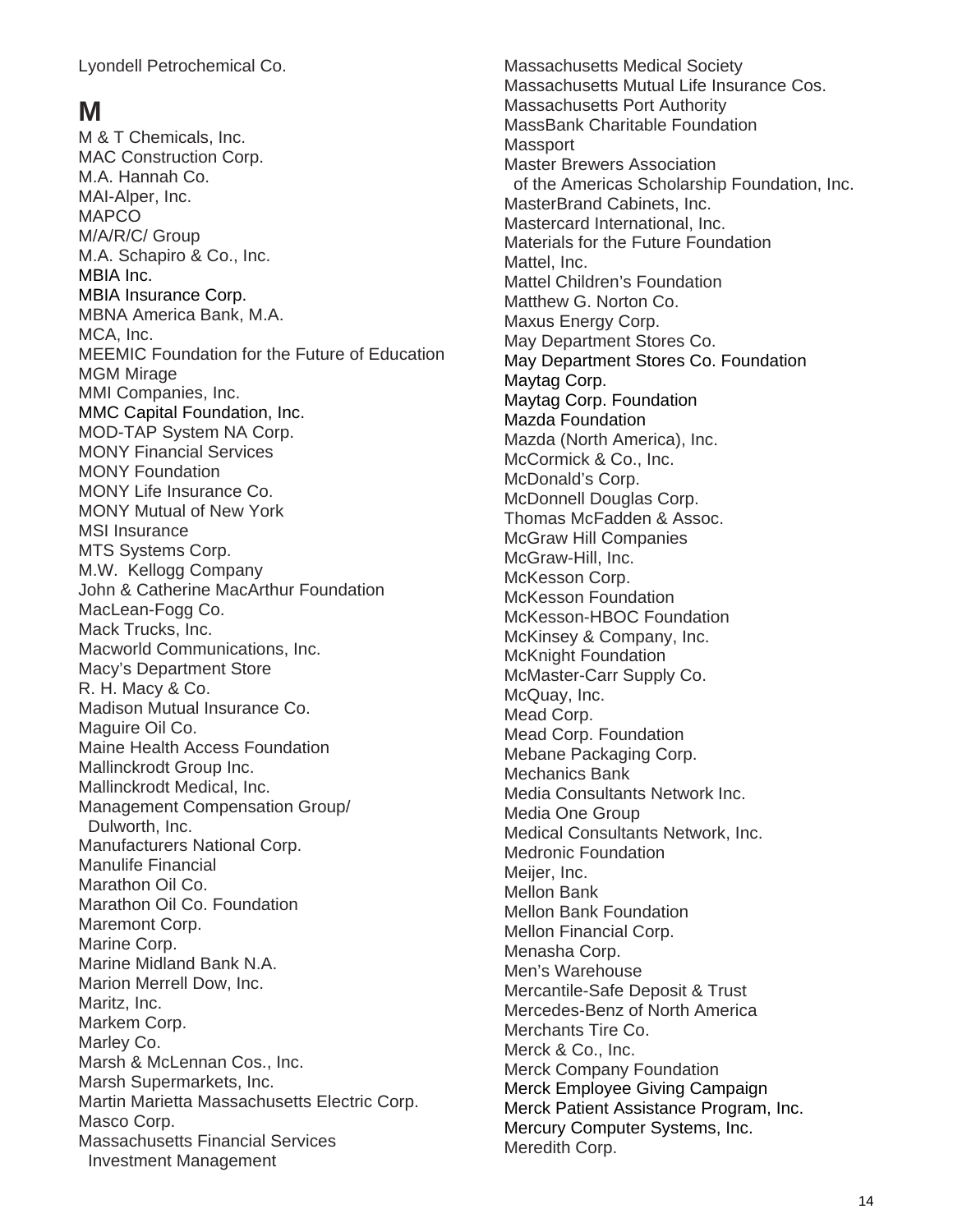Meredith Corp. Foundation Meridian Bancorp, Inc. Meridian Insurance Co. Merit Oil Corp. Meritor Savings Bank Merrill Lynch & Co., Inc. Merrill Lynch & Co. Foundation, Inc. Mervyn's, Inc. Mesquite Bank Metal Products Division Metavante Corp. MetPath New England Metropolitan Financial Corp. Metropolitan Life Foundation Metropolitan Life Insurance Co. Mettler-Toledo, Inc. Michigan Mutual Insurance Co. MicrobiaLogic LLC Micron Technology, Inc. Microsoft Corp. Microsoft Giving Campaign – The JK Group, Inc. Middlesex Mutual Assurance Midland Montagu Midland Mutual Life Insurance Co. Midland-Ross Corp. Midlantic Corp. Midrex Direct Reduction Corp. Midwest Resources Miehle-Goss-Dexter, Inc. Millbank Memorial Fund Millenium Pharmaceuticals, Inc. Miller Brewing Co. Miller Freeman Community Connection Milliken & Co. Millipore Corp. Millipore Foundation Milton Bradley Co. Minerals Technology, Inc. Minnesota Life Insurance Co. Minnesota Mining & Manufacturing (3M) Minnesota Power Minute Maid Mitre Corp. Mitsubishi Electric America Foundation Mitsubishi Electrics and Electronics U.S. Mitsubishi International Corp. Mitsubishi Motors North America, Inc. Mitsubishi Polyester Film Mitsubishi Tokyo Financial Group, Inc. Mitsubishi Trust and Banking Corp. Mitsubishi USA Foundation Mitsui Foundation Mobil Oil Corp. Mobil Foundation Mobil Corp Retirees

Modus Media International Moen, Inc. **Money** Monroe Auto Equipment Co. Monsanto Co. Monsanto Fund Monster.com (TMPW) Montgomery Ward & Co., Inc. Moog, Inc. Moore McCormack Resources Jim Moran Foundation Morgan Construction Co. Morgan Guaranty Trust Co. Morgan Stanley Dean Witter Morgan Stanley Foundation Morgan-Worcester,Inc. Morris Alper, Inc. Morrison & Foerster Foundation Morrison & Foerster LLP Morrison Knudsen Corp. Morse Shoe, Inc. Morton International Motley Fool, Inc. Motorola, Inc. Charles Stuart Mott Foundation Mountain, Marine, Cycle & Equipment Mueller Co. Murphy Oil Corp. Mutual Bank Mutual Benefit Life Mutual of America Life Family of Companies Mutual of New York Mutual of New York Foundation Mutual of Omaha Insurance Co. MySmart Benefits

### **N**

NAC Reinsurance Corporation NACCO Industries, Inc. NBD Bancorp, Inc. NCR NCR Foundation NEBS NEC Foundation of America NEES Companies NL Industries, Inc. NMS Communications NRC Inc. NSTAR Foundation NVEST Companies LP NYNEX Corp. Nabisco Brands, Inc. Nabisco Foods Group Nalco Chemical Co. Nantucket Allserve Inc. Nantucket Bank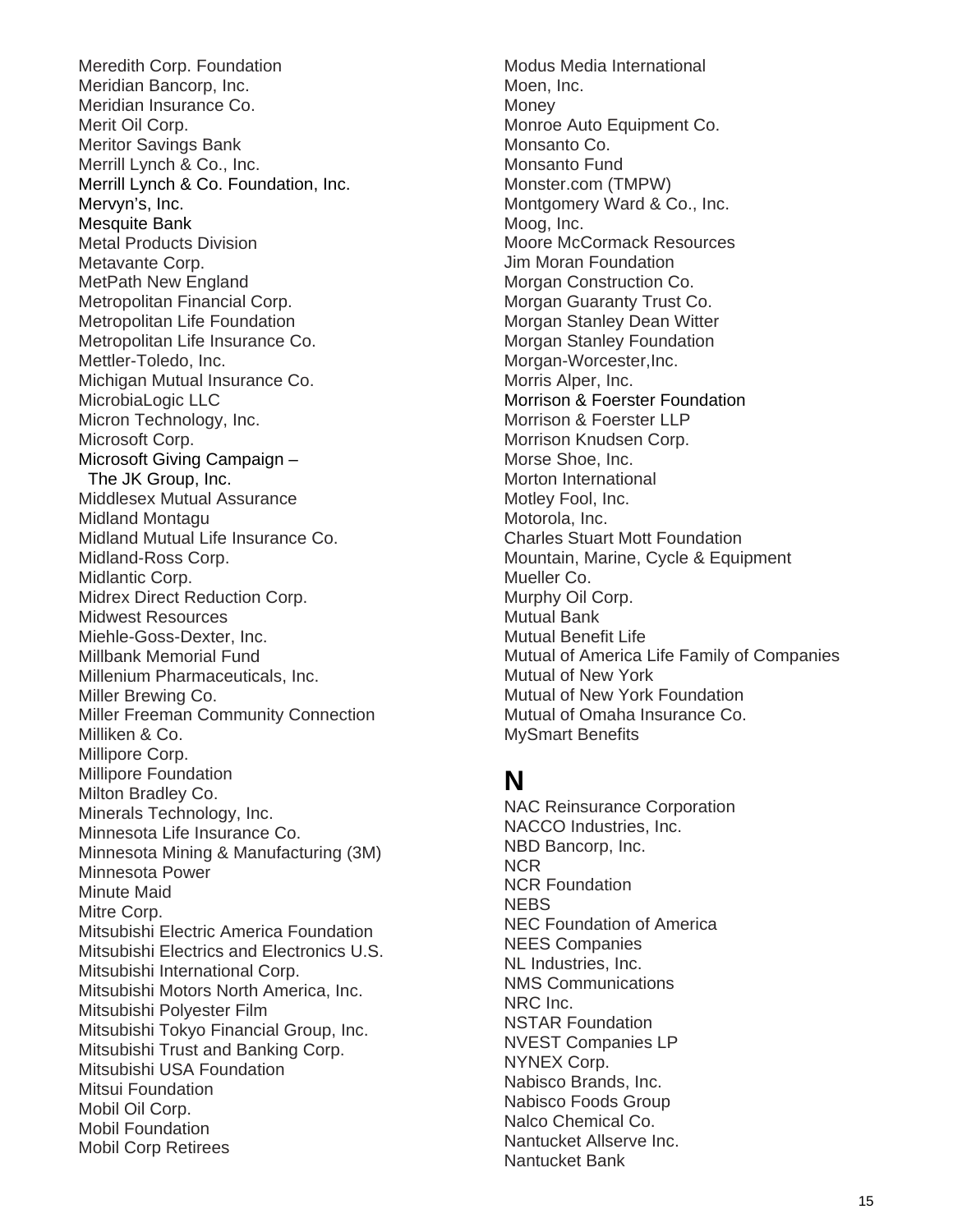Nasdaq Stock Market Educational Foundation, Inc. Nashua Corp. National Bureau of Property Administration National City Corp. National Computer Systems National Credit Corp. National Grid Cos. National Gypsum Co. National Healthcare Scholars Foundation National Instruments Corp. National Intergroup, Inc. National Medical Enterprises National Reinsurance Corp. National Semiconductor Corp. National Service Foundation National Starch and Chemical Corp. National Steel Corp. National Westminster Bancorp NationsBank Corp. Nations Bank of Texas, N.A. NationsCredit Corp. Nationwide Foundation Nationwide Mutual Insurance Needham September 11<sup>th</sup> Scholarship Fund Neiman Marcus Group Neles-Jamesbury Nellie Mae Nepera, Inc. Networks Associates, Inc. Network General Corp. Network Services Center, Ltd. Network World New Balance Athletic Shoe, Inc. New Century Energies New England Business Association New England Business Services Inc. New England Education Loan Marketing Corp. New England Electric System New England Financial New England Power Service New England Regional Council of Carpenters New England Telephone Co. New Hampshire Insurance Co. New United Motor Manufacturing, Inc. New York Life Foundation New York Life Insurance Co. New York Stock Exchange, Inc. New Yorker Magazine, Inc. New York Times Co. Newman's Own Organics, Inc. Newmont Mining Corp. Neworld Bank Newport News Shipbuilding Newsweek Niagara Mohawk Power Corp.

Nicor Gas Nike, Inc. NiSource Inc. Nissan Motor Corporation Nissan North America Inc. Nokia, Inc. Nordson Corp. Nordson Corp. Foundation Norfolk & Dedham Group Norfolk Southern Norfolk Southern Foundation Norson Corp. Nortel Networks North Carolina Electric Membership Corp. North Star Reinsurance Corp. Northeast Consulting Resources Inc. Northeast Utilities System Northeastern University Northern Life Insurance Co. Northern States Power Co. Northern Telecom Northern Trust Co. Northern Utilities, Inc. Northfield Savings Bank Northon Company Foundation Northrop Grumman Corp. Northwest Building Foundation Northwest Industries, Inc. Northwestern Mutual Foundation Norton Co. Norton Co. Foundation W.W. Norton & Co., Inc. Norwest Corp. NorthWestern Energy Novartis Corp. Norvatis US Foundation Novell, Inc. Noxell Corp. NutraSweet Co. John Nuveen & Co., Inc.

### **O**

OMNI Construction, Inc. OMNOVA Solutions Foundation OXY USA, Inc. Occidental Petroleum Corp. Odyssey Re Office Depot, Inc. Ohio Insurance Co. Ohio National Foundation Olin Corp. Olin Corp. Foundation Omni Travel Service Inc. Omron Foundation, Inc. Ondeo Nalco Foundation One Beacon Insurance One Technology Way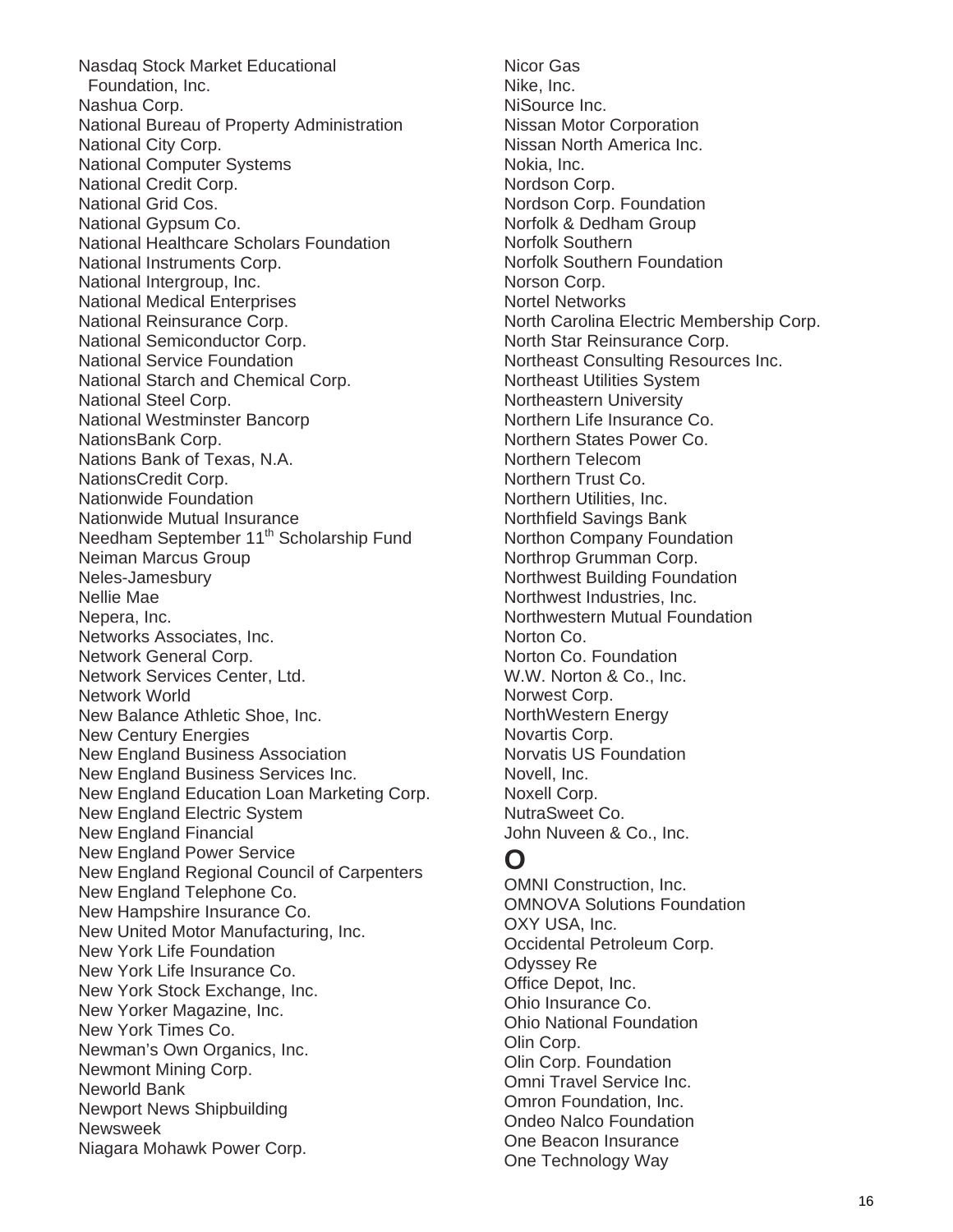Ontario Corp. Open Systems Resources, Inc. (OSR) Openaka Corp. Inc. Oppenheimer Funds, Inc. Oracle Corporation Orange and Rockland Utilities, Inc. Orchard Foundation Orion Capital Companies Orlando Sentinel Communications Osco Drug, Inc. Osmonics Inc. Osram Sylvania, Inc. Otter Tail Power Co. Outboard Marine Corp. Owens-Corning Fiberglass Owens Corning Foundation Owens-Illinois Inc. Owens-Illinois Fund of Charities Foundation Oxford Industries, Inc.

# **P**

PBG Foundation PC World PCI Group PCL Constructors Inc. PEC Solutions PET, Inc. PG&E Corp. PGE-Enron Foundation P.H. Glatfelter Co. PHH Corp. PNC Bank Corp. PNC Bank Foundation PNM Foundation PPG Industries, Inc. PPG Industries Foundation PQ Corp. Paccar, Inc. Pacific Enterprises Pacific Life Foundation Pacific Mutual Life Insurance Pacific Scientific Pacific Telesis Group PacifiCorp Foundation for Learning Packaging Corp. of America David and Lucile Packard Foundation Padilla Speer Beardsley Inc. Corporate Giving Program Palm, Inc. Palmer & Dodge Pampered Chef, Ltd. Pan-American Life Insurance Panasonic Foundation Panduit Sales Corp. Panenergy Corp. Panhandle Eastern Corp.

Papa John's International, Inc. Parametric Technology Corp. Paramount Communication Paramount Communications Foundation Parisian Parker-Hannifin Corp.Patagonia, Inc. Patrons Mutual Insurance Company of Connecticut Paul Federal Bank Paul Revere Cos. Paymentech, Inc. Pearle Vision, Inc. Pechiney Corp. Pella Corp. Pella Rolscreen Foundation Pendleton Design Group Peninsula West Valley Association of Realtors Charitable Foundation Penn Central Corp. Penn Mutual Life Insurance Co. J.C. Penney Co., Inc. Pennwalt Foundation Pennzoil Co. Pentair Foundation Penton Media, Inc. People's Bank Peoples Energy Corp. Peoples Gas Corp. Pepsi Bottling Group Foundation, Inc. Pepsi-Cola Pepsico Company, Inc. Pepsico Foundation Pequot Capital Management, Inc. Perin Central Corp. Perkin-Elmer Corp. Perot Systems Corp. Peterson Consulting LP Pew Charitable Trusts Pfizer Foundation Pfizer, Inc. Pharmacia Foundation Pharmacia & Upjohn, Inc. Phelps Dodge Corp. Phelps Dodge Foundation Philadelphia Cheesesteak Company, Inc. Philadelphia Foundation Philanthropic Services Philip Morris Companies Phillips Electronics North America Corp. Phillips Petroleum Co. Phillips Plastics Corp. Pier 1 Imports, Inc. Pimco Foundation Pioneer Group, Inc. Pioneer Hi-Bred International Piper Jaffray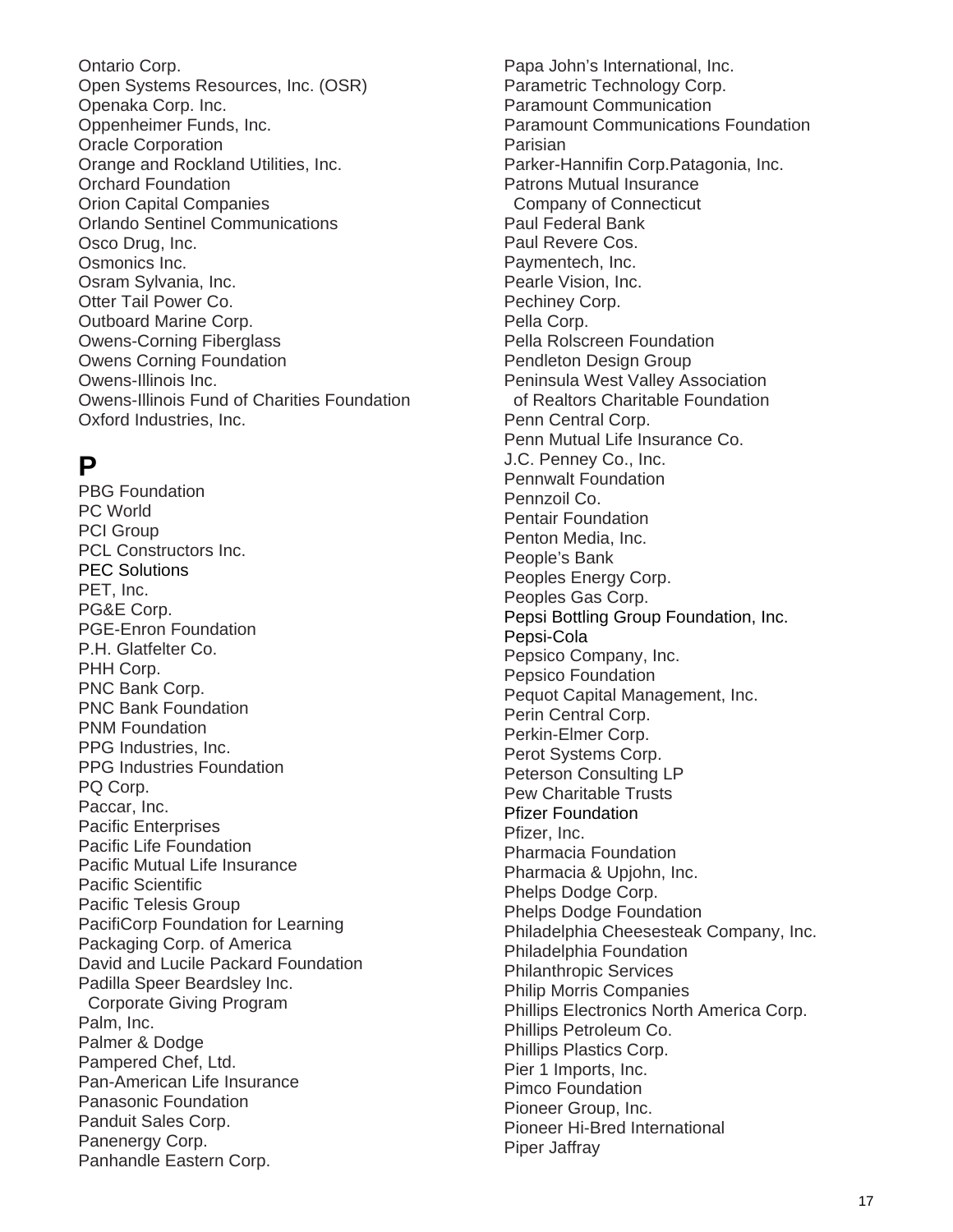PipeVine, Inc. Pitney Bowes Inc. Pittston Co. Pittway Corp. Pizza Hut, Inc. Plante & Moran, CPAs Platinum Technology, Inc. Playboy Enterprises, Inc. Playboy Foundation Plum Creek Foundation Plum Creek Timber Co. LP Plymouth Rock Assurance Corp. Pogo Producing Co. Polaroid Corp. Polaroid Foundation (Boston Foundation) Polaroid Fund Pope & Talbot, Inc. Potlatch Corp. Power Technologies, Inc. PowerBar Inc. Powerspan Corporation Pratt & Whitney Preferred Risk Group Preformed Line Products Co. Premark International, Inc. Premera Blue Cross Price & Pierce International Price Brothers Co. Price Chopper Operating Co., Inc. Price Waterhouse Coopers Foundation Price Waterhouse Coopers LLP Principal Financial Group Procter & Gamble Co. Proctor & Gamble Fund Progress Energy, Inc. Promark International, Inc. Promus Cos. Promus Hotel Corp. Promutual Prospect Hill Foundation Protection Mutual Insurance Protector Group Provident Life and Accident Insurance Co. Provident Mutual Life Insurance Provident National Bank Providian Financial Corp. Prudential Foundation Prudential Insurance Co. of America Public Service Company of New Hampshire Public Service Electric and Gas Co. Publisher's Clearing House **Publix** Pulte Homes, Inc. Purolator Products, Inc. Putnam Investments

### **Q**

QUALCOMM Incorporated QT Services Group, Inc. Quaker Chemical Corp. Quaker Chemical Foundation Quaker Hill Foundation Quaker Oats Co. Quaker State Corp. Quantum Corp. Quantum Chemical Quest Diagnostics Inc. Quicksilver Resources Inc. QuickTrip Corp. Quincy Market Cold Storage & Warehouse Quincy Mutual Fire Insurance

# **R**

RBC Dain Rauscher Foundation RC Baker Foundation REIT Management & Research, Inc. RJR Nabisco Foods R.J. Reynolds Tobacco Co. RKO General, Inc. RLI Insurance Co. RMIC RONIN Development Corp. R.R. Donnelley & Sons Co. RW Beck and Associates Radian International LLC Radio Shack Ragan MacKenzie, Inc. Ralston Purina Co. Rand McNally Raxnord Foundation, Inc. Raymond James Financial, Inc. Rayonier Raytheon Co. Reader's Digest Association Reader's Digest Foundation Real Networks Recreational Equipment, Inc. Redlands Federal Bank Reebok Foundation Reebok International, Ltd. Reell Precision Manufacturing Corp. Regence BlueShield Regence BlueCross BlueShield of Oregon Regence BlueCross BlueShield of Utah Reichhold Chemicals, Inc. Reilly-Whiteman ReliaStar Dinancial Corp. Reliable Life Insurance Co. Reliance Electric Co. Reliance Insurance Cos. Relocation Assistance, Inc.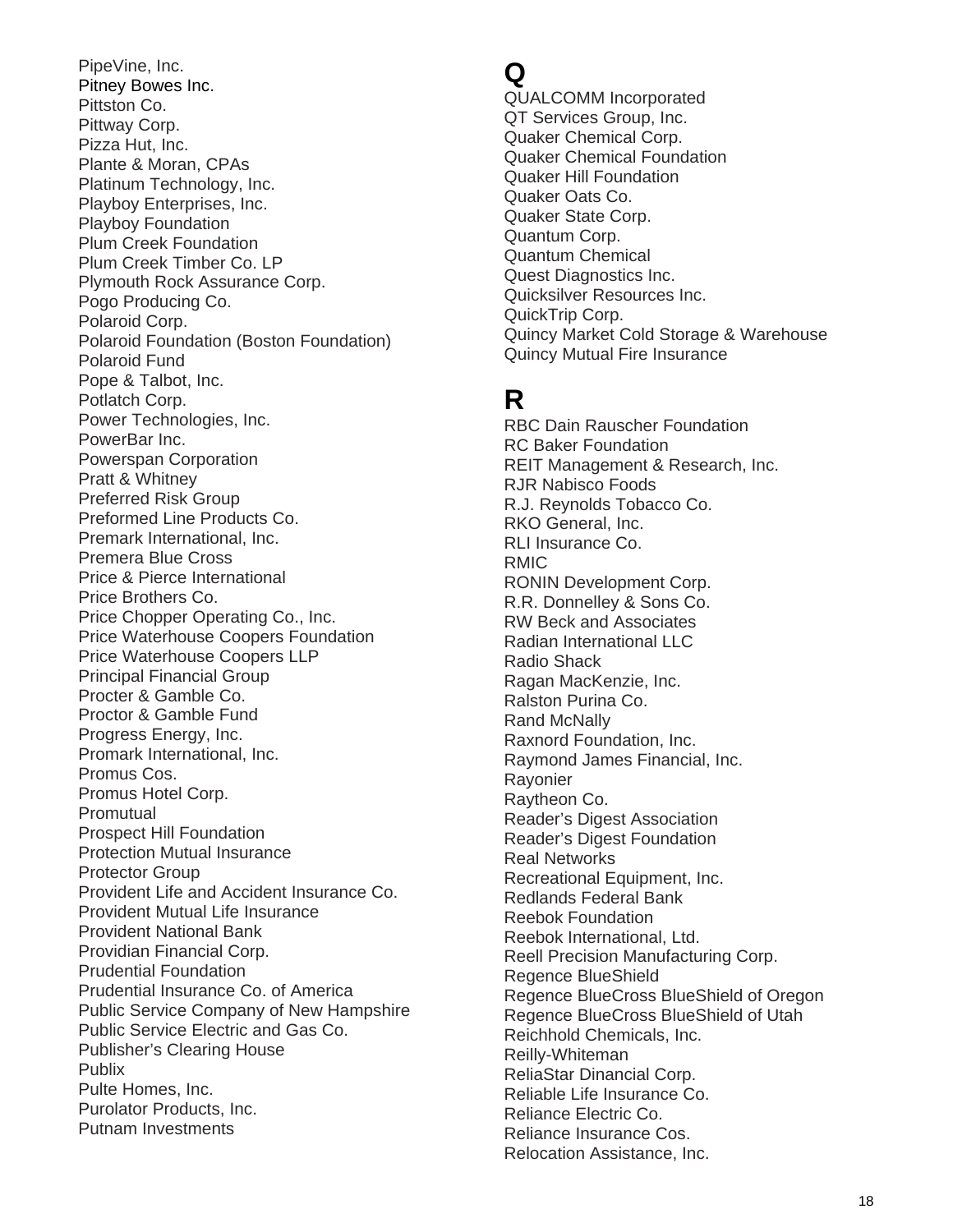Republic National Bank of New York ResMed Foundation Research Institute of America Resource Information Systems Reuters America, Inc. Revlon, Inc. Rexham, Inc. Rexnord Corp. Reynolds Metals Co. Reynolds and Reynolds Co. Foundation Rhone-Poulenc Rorer, Inc. Ricoh Electronics, Inc. Riviana Foods, Inc. Robert Campeau Family Robert Wood Johnson Foundation Roche Vitamins Inc. Rochester Midland Corp. Rockefeller Brothers Fund Rockefeller Family & Associates Rockefeller Financial Services, Inc. Rockefeller Foundation Rockefeller Group Rockport Co. Rockwell Automation Rockwell Collins, Inc. Rockwell Internationl Corp. Rohm and Haas Co. Rohr, Inc. Rolling Thunder, Inc. Rollpak Corp. Rolm New England Rolscreen Co. Romeo Community Schools Romic Environmental Technologies Corp. Roslyn Savings Foundation Rospatch Corp. Ross Environmental Services, Inc. Ross, Johnston & Kersting, Inc. Rossi Enterprises Royal and Sun Alliance Royal Indemnity Company Royal Insurance Royal Maccabees Life Insurance Co. Rubbermaid, Inc. Russell Corp. Ryco Division, Reilly-Whiteman, Inc. Ryder Ryder System, Inc.

# **S**

SANYO North America Corp. SAS Institute, Inc. SBC Communications, Inc. SBC Foundation SBS Communications, Inc. SC Johnson & Son

SDS Biotech Corp. SGL Carbon Corp. SKF USA Inc. SNET SOM Foundation SPS Technologies, Inc. SPX Corp. SPX Foundation **STMicroelectronics** SUMCO USA Corp. Saber Enterprises Sabre Inc. Safeco Corp. Safeco Insurance Co. Safeco Properties, Inc. Saint-Gobain Corp. Foundation St. Francis Bank Foundation St. Louis Rams Football Co. St. Paul Bank for Cooperatives St. Paul Companies, Inc. Saks Inc. Sallie Mae Sallie Mae Employee Contribution Program Salomon, Inc. Salomon Foundation Salt River Project Agricultural Improvement and Power District Sam's Club Foundation Samsung Semiconductor, Inc. San Antonio Foundation San Diego Gas & Electric San Jose Sharks Sanders Associates Sandoz Pharmaceuticals Corp. Saner Santa Fe Pacific Foundation Santee Cooper Sanwa Bank California. Sapient Corp. Sara Lee Corp. Sara Lee Foundation Schering-Plough Corp. Schiff, Hardin & Waite Foundation Scientific-Atlantic, Inc. Schlegel Corp. Scholastic Corporation Schuller International Schulman Management Corp. Schwab Building Schwab Fund for Charitable Giving Scientific Brake & Equipment Scientific-Atlanta, Inc. Scitor Corporation Scott, Foresman and Co. Scott Paper Co. Foundation Scotts Company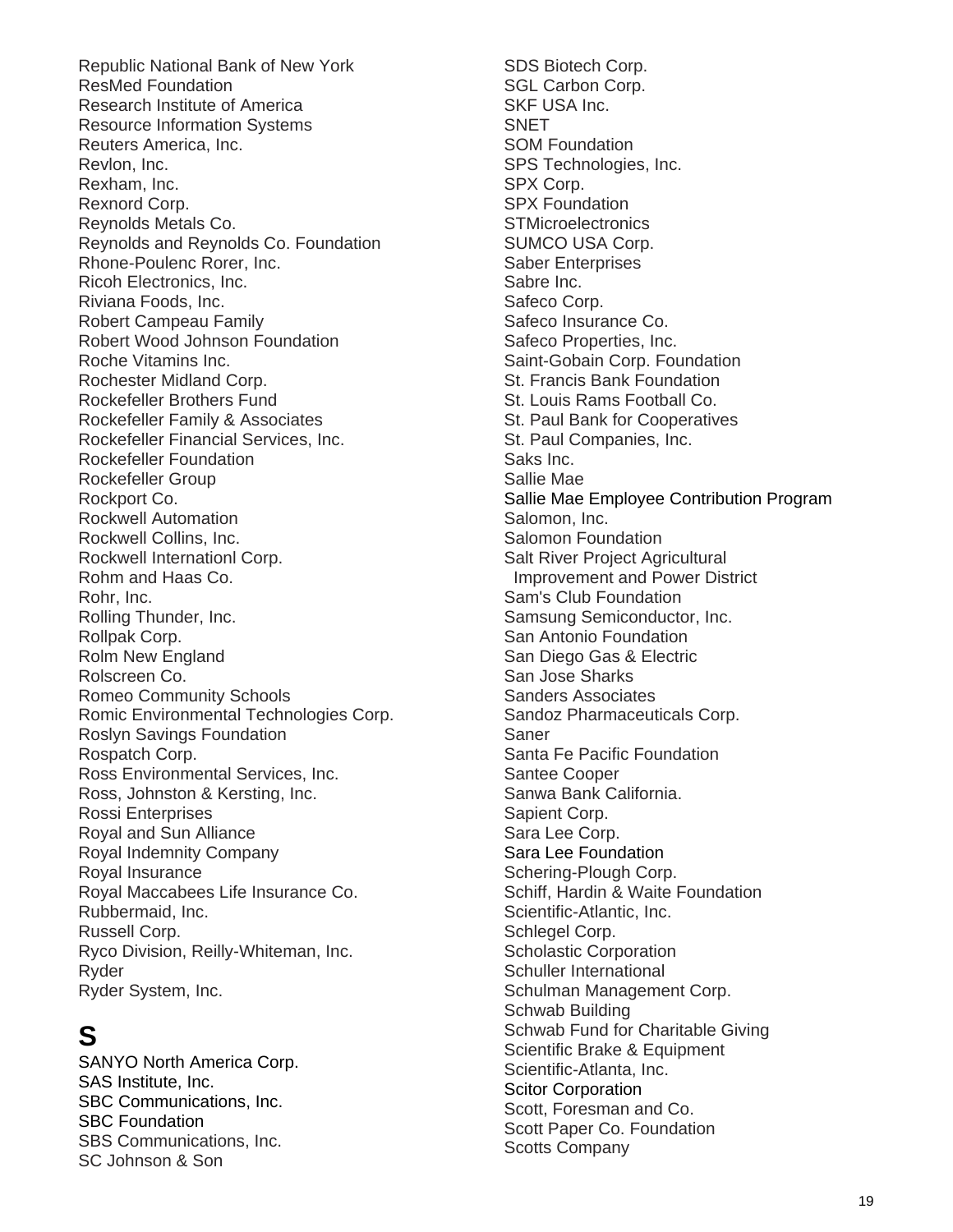E.W. Scripps Co. Scripps Howard Scripps Howard Foundation Scudder Kemper Investments Seafirst Foundation **Seagate** Joseph E. Seagram & Sons, Inc. Sealed Air Corp. Sealright Co., Inc. G.D. Searle & Co. Sears, Roebuck and Co. Security Van Lines, Inc. Security-Connecticut Life Insurance Sedgwick, Inc. Sedgwick James, Inc. Sempra Energy Sentry Foundation, Inc. Sentry Insurance Foundation, Inc. Serono Lab, Inc. Service Corporation International Servus Financial Corp. Seton Co. Seven-Up Bottling of Boston Shaklee Corp. ShareCom, LLC Sharp Electronics Corp. Shaw's Supermarkets Sheaffer Eaton (Textron) Shearson Lehman Brothers, Inc. Shearson Lehman Hutton Sheldahl, Inc. Shell Oil, Co. Sherwin-Williams Co. Shin-Etsu Silicones of America Shiva Corp. ShopKo Stores, Inc. Showa Denko Carbon, Inc. Siemens Corp. Siemens Energy & Automation Siemens Foundation Siemens Rolm Communications Sierra Pacific Resources Sifco Industries, Inc. Signal Engineered Products Group Signatrom, Inc. Signet Banking Corp. Signode Foundation, Inc. Silberline Manufacturing Co. Silicon Graphics, Inc. Silicon Laboratories, Inc. Simonds Cutting Tools, Inc. Simplex Grinnell J.R. Simplot Co. Simpson Investment Co. Skadden Fellowship Foundation Skidmore, Owings & Merrill Foundation

Skinner Foundation SmartWool Corp. H.D. Smith Wholesale Drug Co. Smith International, Inc. SmithKline Beecham SmithKline Beecham Foundation Society Corp. **Solectron** Solutia Fund Somers Corp. Sonat Inc. Sonoco Products Co. Sony Corp. Sony Pictures Entertainment South Shore Savings Charitable Foundation, Inc. Southeast Bank, N.A. Southern California Gas Company Southern Progress Corp. Southland Corp. South-Western Publishing Co. Southwire Co. Sovereign Bank Foundation Sovran Financial Corp. Spear, Leeds & Kellogg Speidel Division (Textron) Spiegel, Inc. Sprague Technologies, Inc. Spring Arbor Distribution Co. Springs Industries, Inc. Sprint Corp. Square D. Co. Square D. Foundation Squibb Corp. Stage Stores, Inc. Stahl Construction Co. Staley, Robeson, Ryan, St. Lawrence, Inc. Stanadyne Inc. Stanhome Inc. Stanley Works Stanley Works Foundation Sta-Rite Industries, Inc. A.E. Staley Manufacturing Co. Staley Robeson Ryan St. Lawrence, Inc. StanCorp Financial Group, Inc. Standard Insurance Co. Standard Products Co. Stanhome, Inc. Star Enterprise Starbucks Corp. State Farm Companies Foundation State Farm Insurance Cos. State Mutual Life Assurance Co. of America State Street Bank & Trust Co. State Street Corporation State Street Foundation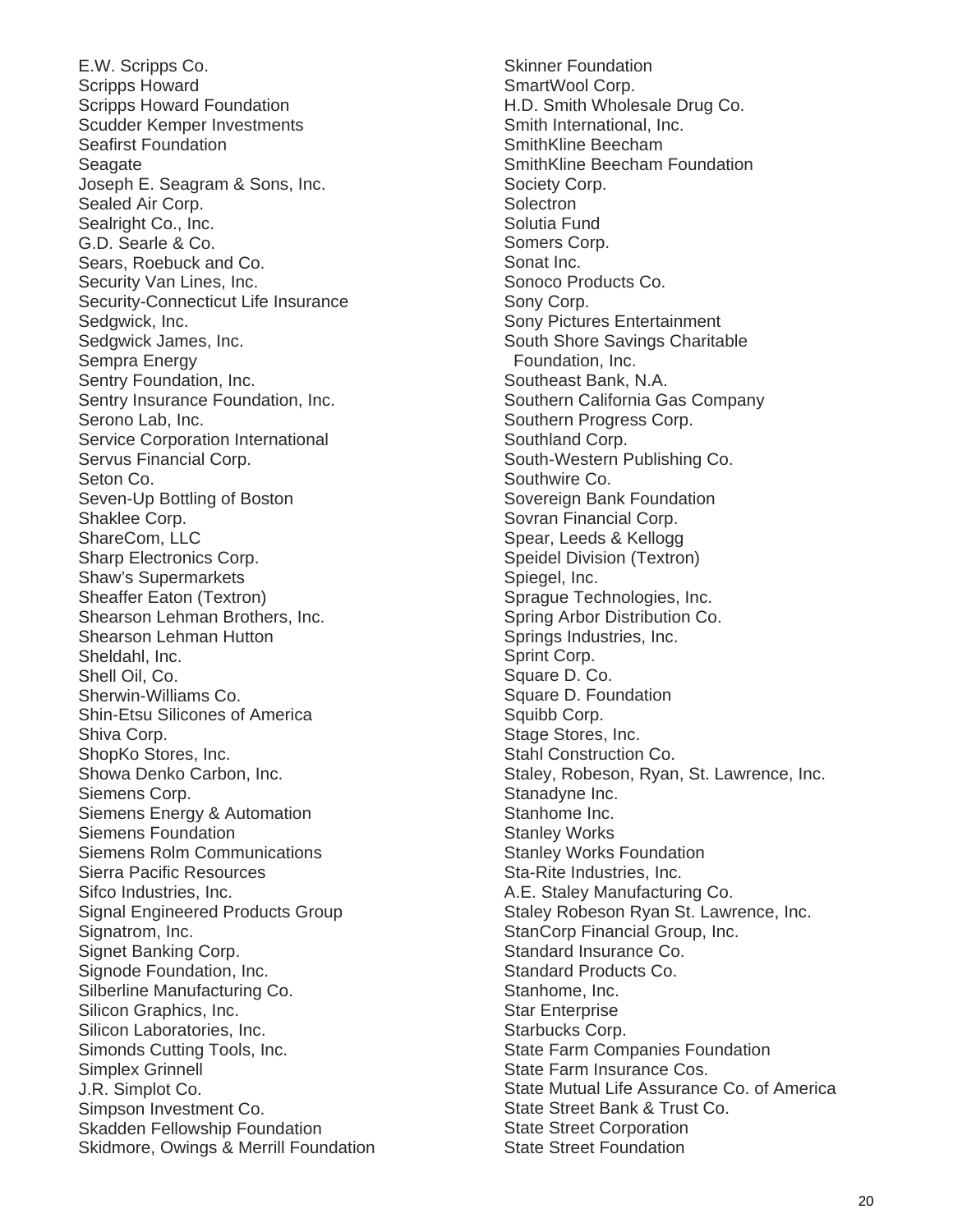State Street Research Investment Services, Inc. Stauffer Communications, Inc. Steel Heddle Manufacturing Co. Steelcase, Inc. Sterling Winthrop, Inc. Stilwell Financial, Inc. Stone & Webster, Inc. Stonyfield Farm, Inc. Stop & Shop Cos., Inc. Storage Tek Stream Corp. Stream International Strem Chemicals Inc. Stride Rite Corp. Strong Financial Corp. Student Loan Funding Resources Suandoz Chemicals Corporations Subaru of America Inc. Subaru of America Foundation, Inc. Subaru of Indiana Automotive, Inc. Sumter Packaging Corp. Sun Co. Sun Life Assurance of Canada Sun Life of Canada Sun Life Financial Sun Microsystems Foundation Sun Microsystems, Inc. Sundance Corp. Foundation Sundstrand Corp. Sundstrand Corp. Foundation Sunoco, Inc. SunTrust Bank SunTrust Bank, Atlanta SunTrust Bank Atlanta Foundation Superior Coffee SuperValu Foundation SuperValu, Inc. Survey Sampling, Inc. Susquehanna Investment Group Susquehanna Partners Sutro & Company, Inc. Swank, Inc. Harold W. Sweatt Foundation Swiss American Securities, Inc. Swiss Bank Corp. Sybron Corp. Symantec Corp. Symbol Technologies, Inc. **SynOptics** 

### **T**

TCF Financial Corp. TCF National Bank, Minnesota TENNANT TENNANT Foundation

TEPG Simplex TFC National Bank THAT Corporation TRINOVA Corp. T. Rowe Price Associates Foundation, Inc TRW, Inc. TSI Telecommunication Services Inc. TX Petrochemicals TYCO Laboratories, Inc. **Talbots** Tambrands, Inc. Tandy Corp. Tangvik Memorial Cancer Fund Target Corp. Teagle Foundation, Inc. Tear of the Clouds, LLC Technimetrics, Inc. **Tektronix** Telcordia Technologies Teledyne, Inc. Teleflex, Inc. Tellabs Grants For Giving Program Tellabs Inc. Tellabs Operations, Inc. Temple-Inland Inc. Temple-Inland Foundation Tenet Healthcare Corp. Tenet Healthcare Foundation Tenneco Business Services Tenneco Inc. Teradyne, Inc. Tesoro Hawaii Corp. Tesoro Petroleum Corp. Tetley, Inc. Tetley USA Inc. Texaco, Inc. Texas Gas Transmission Texas Industries Texas Instruments Foundation Texas Instruments, Inc Texas Rangers Baseball Foundation Textron Charitable Trust Textron, Inc. Thiokol Foundation Thomas Financial Services Thomas J. Lipton, Co. Thomasville Furniture Industries, Inc. Thomson Financial Services Thomson Financial/Community Involvement J. Walter Thompson Co. Tietex Corp. Tiffany & Co. Foundation Time Insurance Co. Time Warner Inc. Times Mirror Co. Times Mirror Foundation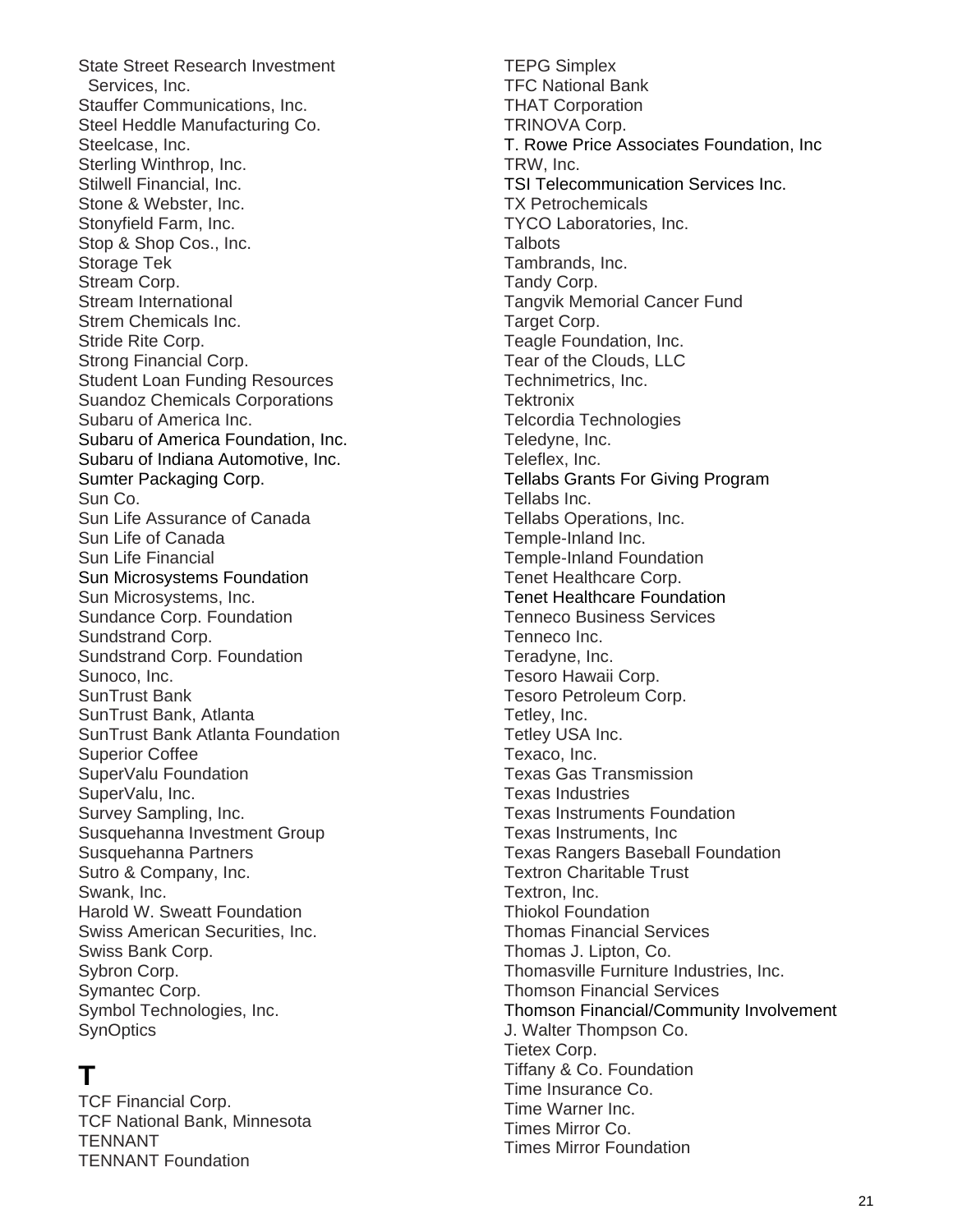Times Publishing Co. Tofias, Fleishman, Shapiro Tollgrade Communications, Inc. Tom's of Maine, Inc. Tomkins Corp. Foundation Tops Markets, Inc. Toro Co. Torrington Co. Toshiba America Foundation Towers, Perrin, Forster & Crosby Toyota Motor Sales, USA, Inc. Toyota USA Foundation Toys 'R Us Toys 'R Us Foundation Tracor Inc., a Westmark Co. Trady Co. Trans Union Transamerica Systems Transco Energy Co. Transtar, Inc. Travelers Companies Travelers Company Foundation, Inc. Travelers Express Co., Inc. Treadway Cos., Inc. Tremco, Inc. Triangle Community Foundation Tribune Co. Tribune Media Services Tribune New York Tricon Foundation, Inc. Trilogy Employee Foundation **Tripos** Triskelion Ltd. Tropicana Products, Inc. Trull Foundation Trust Mark Foundation Tucson Electric Power Company Tufts Healthplan Tudor Investment Corporation Tull Charitable Foundation, Inc. Tupperware U.S., Inc. Turner Corp. Turner Investment Partners, Inc. Two Submarine Systems Ltd. Tyco Electronics Foundation Tyco International, Inc. Tyco Submarine Systems, Ltd. Tyco Valves & Controls, Inc.

# **U**

UAM Charitable Foundation, Inc. UAM Corp. UBS Financial Services Inc. UBS Warburg UFE Inc. UGI Corp.

UJB Financial Corp. UNUM Corp. UNUM Life Insurance UPS UPS Foundation USAA USA Funds USA GROUP, Inc. USA Networks Foundation, Inc. US Airways US Bancorp US Bancorp Foundation US Bank US Borax, Inc. US Trust Corp. Foundation USF & G Foundation, Inc. USG Corp. USG Foundation, Inc. USI Chemicals Co. USL Capital USLIFE Corp. UST, Inc. USWest Inc. USWest Foundation USX Corp. Unibase, Inc. Unibase Direct UniFirst Corporation (U1st) Unilever United States, Inc. Unilever United States Foundation, Inc. Uniphage Corp. Union Camp Corp. Union Central Life Insurance Union Electric Co. Union Mutual Fire Insurance Union Pacific Corp. Union Pacific Foundation Union Pacific Resource Group **Unisource** Unisource Foundation Unisys Corp. United Airlines Foundation United Asset Management United Defense United Engineers & Constructors, Inc. United Fire & Casualty Co. United Illuminating Co. United Parcel Service (UPS) United Services Automobile Association United Shoe Machinery Corp. United States Borax, Inc. United States Cellular Corp. United States Fidelity and Guaranty Corp. United States Trust Co. of NY United Technologies Corp. United Way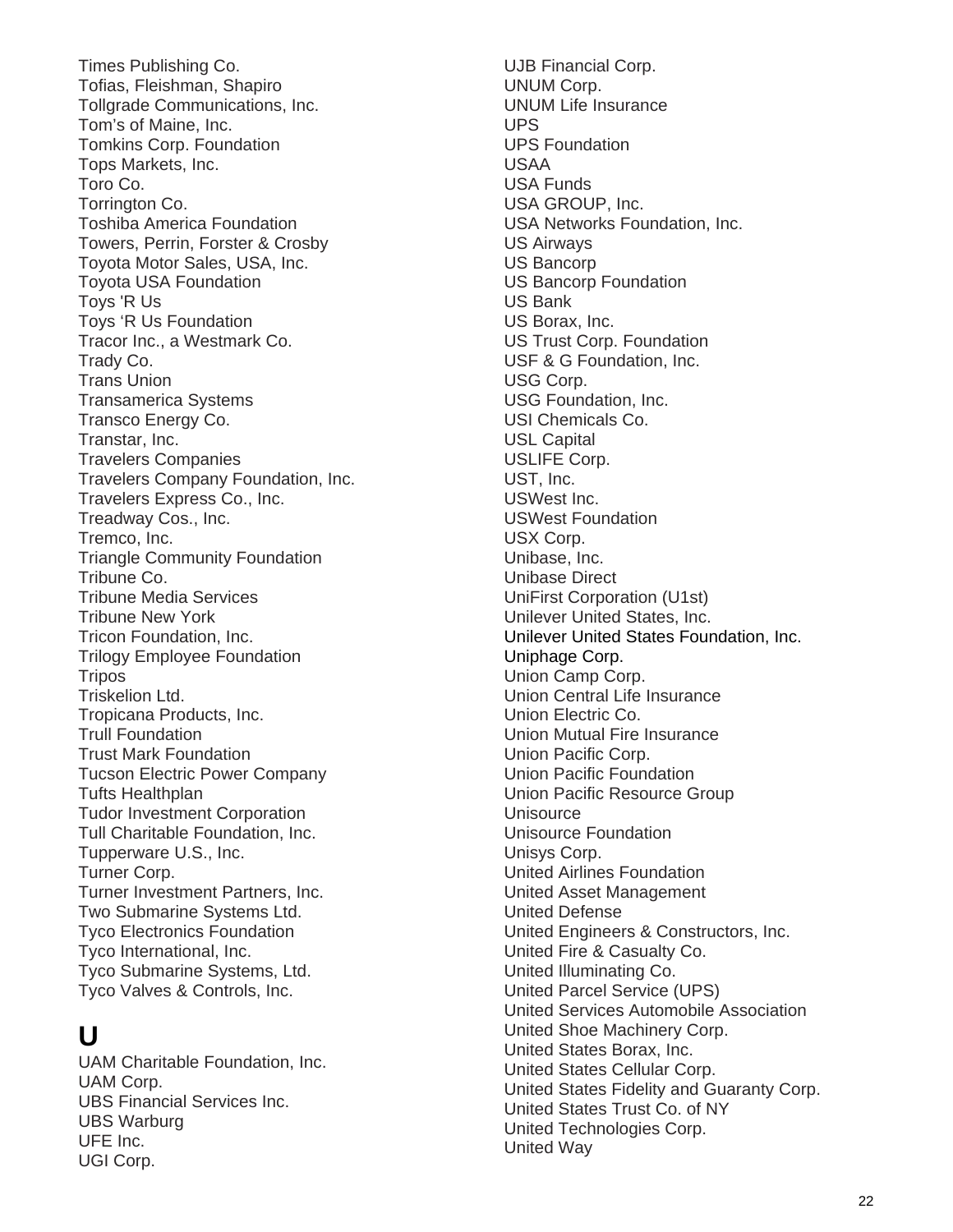UniTEQ Unitil Service Corp. Unitrin, Inc. Unit Sole Division, Emhart Universal Foods Corp. Universal Leaf Tobacco Universal Studios University Medical Associates Unocal Corp. UnumProvident Corporation Upjohn Co. Uptons Department Stores Utica National Insurance Grp.

# **V**

Valcro Energy Corp. Valero Energy Corp. Van Wyk Risk & Financial Management Vanguard Group, Inc. Varian Associates, Inc. Varian Medical Systems, Inc. Varnum, Riddering, Schmidt & Howlett LLP Vastar Resources, Inc. Velcro USA Inc. Ventron Division Veritas Software Verizon Communications Verizon Foundation Verizon Wireless, Inc. Vicaulic Co. of America Virginia Power/North Carolina Power Visteon Fund Vivendi Universal Volvo Cars of North America, LLC Vulcan Materials Co. Vulcan Scholarships, Inc.

# **W**

WHO Foundation W.K. Kellogg Foundation WMX Technologies WOWT-TV W.R. Grace & Co. WSFS Financial Corp. W.W. Grainger, Inc. W.W. Norton & Co., Inc. Wachovia Bank N.A. Wachovia Corp. Waitt Family Foundation Walden Books Co. Walgreens Wallace & Wallace Ltd. Wallingford Steel Co. Wal-Mart Wal-Mart Foundation

Walnut Foundation (H.D. Smith Wholesale Drug Co.) Wangner Systems **Warnaco** Warner-Lambert Co. Warren Pump, Inc. Washington Dental Service Washington Gas Light Co. Washington Group Foundation, Inc. Washington Mutual Bank Washington Mutual Foundation Washington Mutual Savings Bank Washington National Insurance Washington Post Co. Waste Management, Inc. Waters Corp. Watkins-Johnson Co. Wausau Insurance Cos. C.J.Webb, Inc. Wegmans Food Markets, Inc. Weirton Steel Corp. Welch Foods, Inc. Wellington Management Company LLP Wells Fargo Bank, N.A. Wells Fargo and Company Wells Fargo Foundation Wendy's International, Inc. Wenzell International Corp. West Group West Group Community Partnership Program West Marine, Inc. West One Bancorp Westar Energy WestCoast Hospitality Corp. Western Life Insurance Co. Western Publishing Co., Inc. Western Union Financial Services, Inc. Westinghouse Electric Corp. Westinghouse Foundation Westvaco Corp. Weyerhaeuser Co. Weyerhaeuser Co. Foundation Wheat First Butcher Singer Wheelabrator Technologies Whirlpool Corp. Whirlpool Foundation **Whistler** Whitaker Foundation White Consolidated Industries Whitman Corp. Whittaker Corp. Whole Foods Market, Inc. John Wiley & Sons, Inc. Wiley, Rein & Fielding, LLP William Penn Foundation Willamette Industries, Inc.